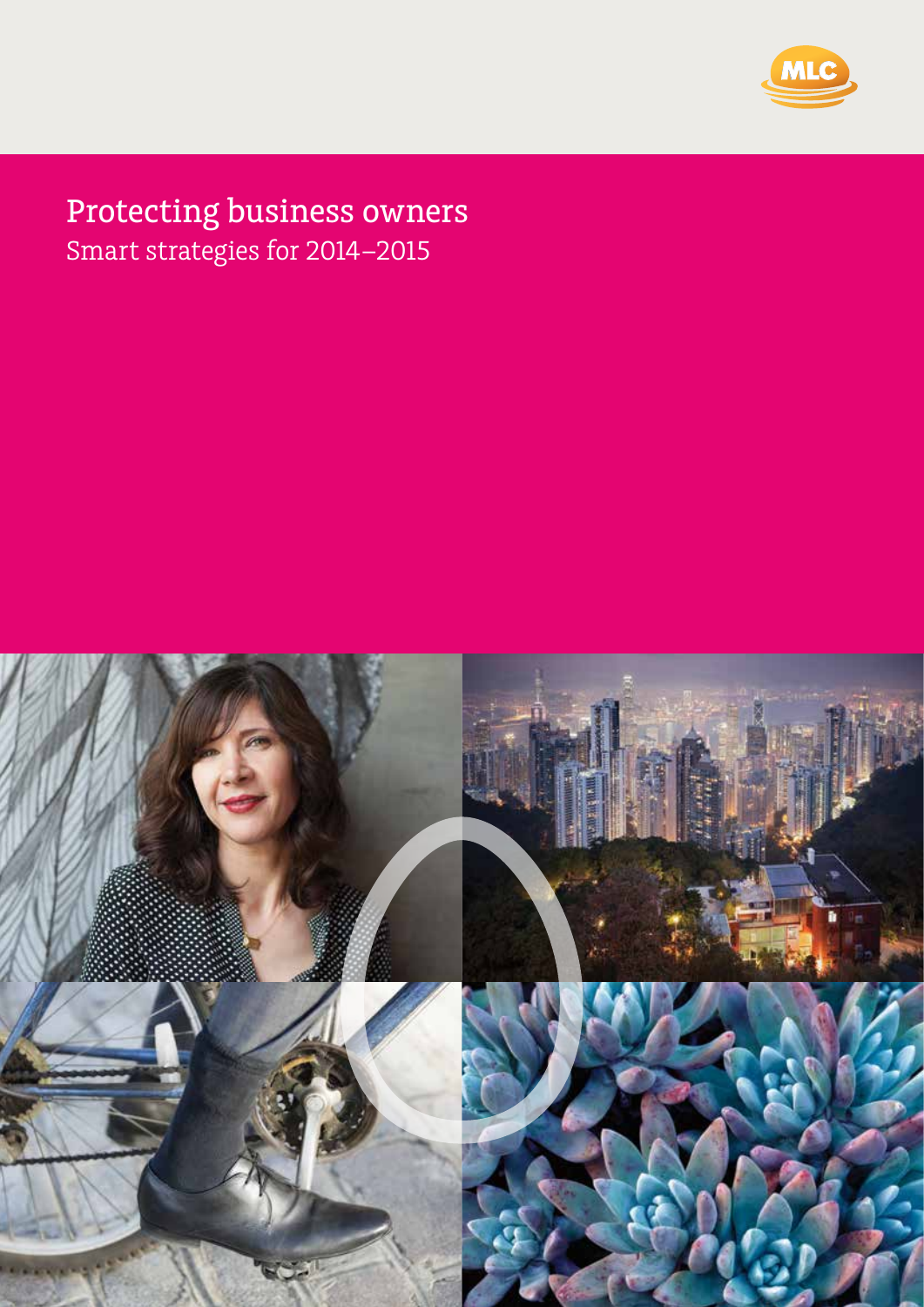Many business owners overlook the importance of insuring themselves. *This guide shows how various types of insurance that are available could help protect you and your business.*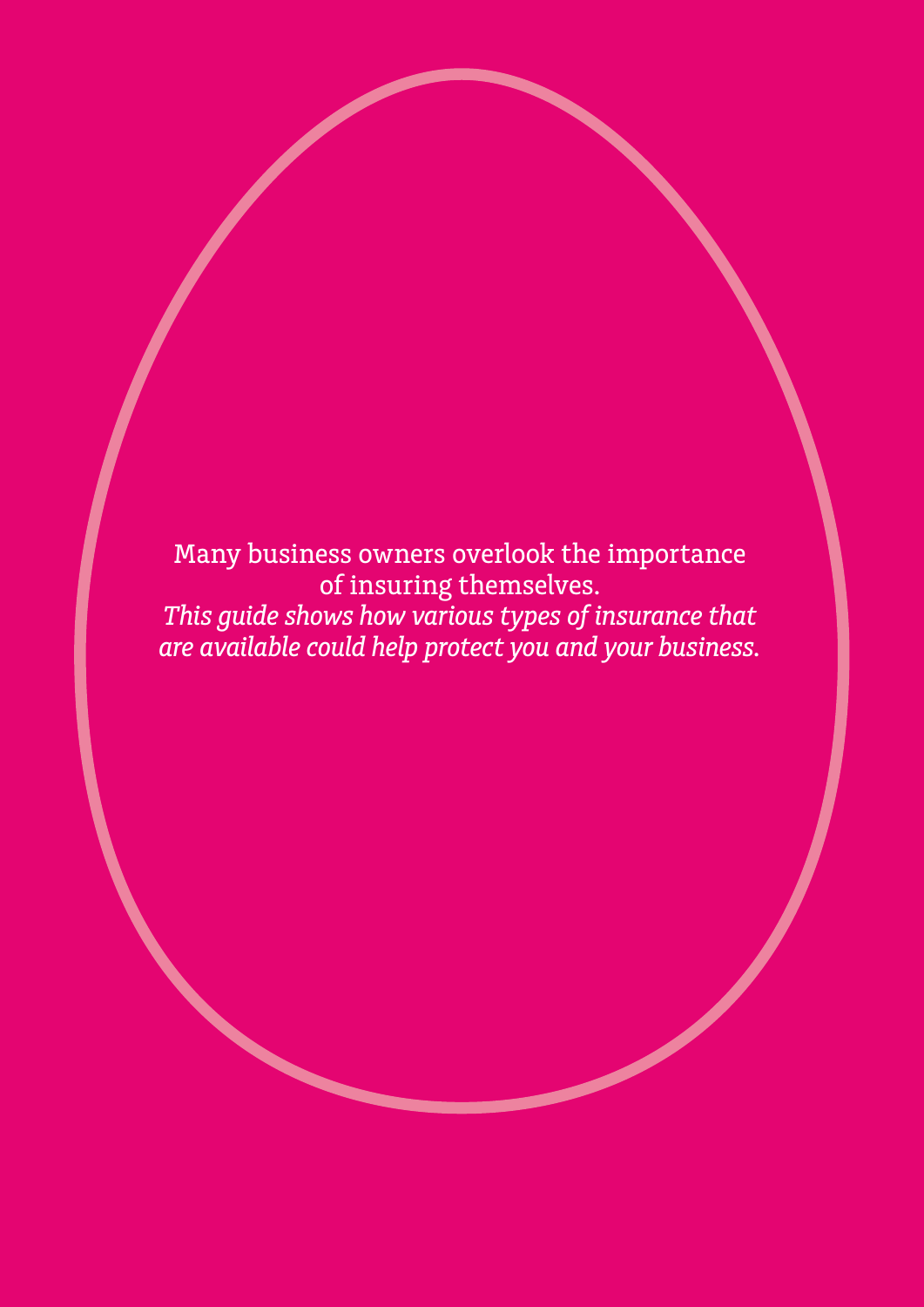## **Contents**

| What are the risks?                                                 | 4  |
|---------------------------------------------------------------------|----|
| What types of insurance are available?                              | 5  |
| <b>Strategies at a glance</b>                                       | 6  |
| <b>Strategy 1 - Protect your assets</b>                             | 7  |
| <b>Strategy 2 - Protect your business' revenue</b>                  | 9  |
| <b>Strategy 3 - Protect your business ownership</b>                 | 11 |
| <b>Strategy 4</b> – Protect your income                             | 13 |
| <b>Strategy 5 - Meet your business expenses</b>                     | 15 |
| <b>Strategy 6 - Treat your beneficiaries equitably</b>              | 17 |
| <b>Strategy 7 - Reduce the long-term cost of your insurance</b>     | 19 |
| <b>Strategy 8 - Purchase Life and TPD insurance tax-effectively</b> | 21 |
| <b>One Minute Insurance Check</b>                                   | 24 |
| Keep your insurance going in tough times                            | 25 |
| <b>Frequently Asked Questions</b>                                   | 26 |
| <b>Glossary</b>                                                     | 32 |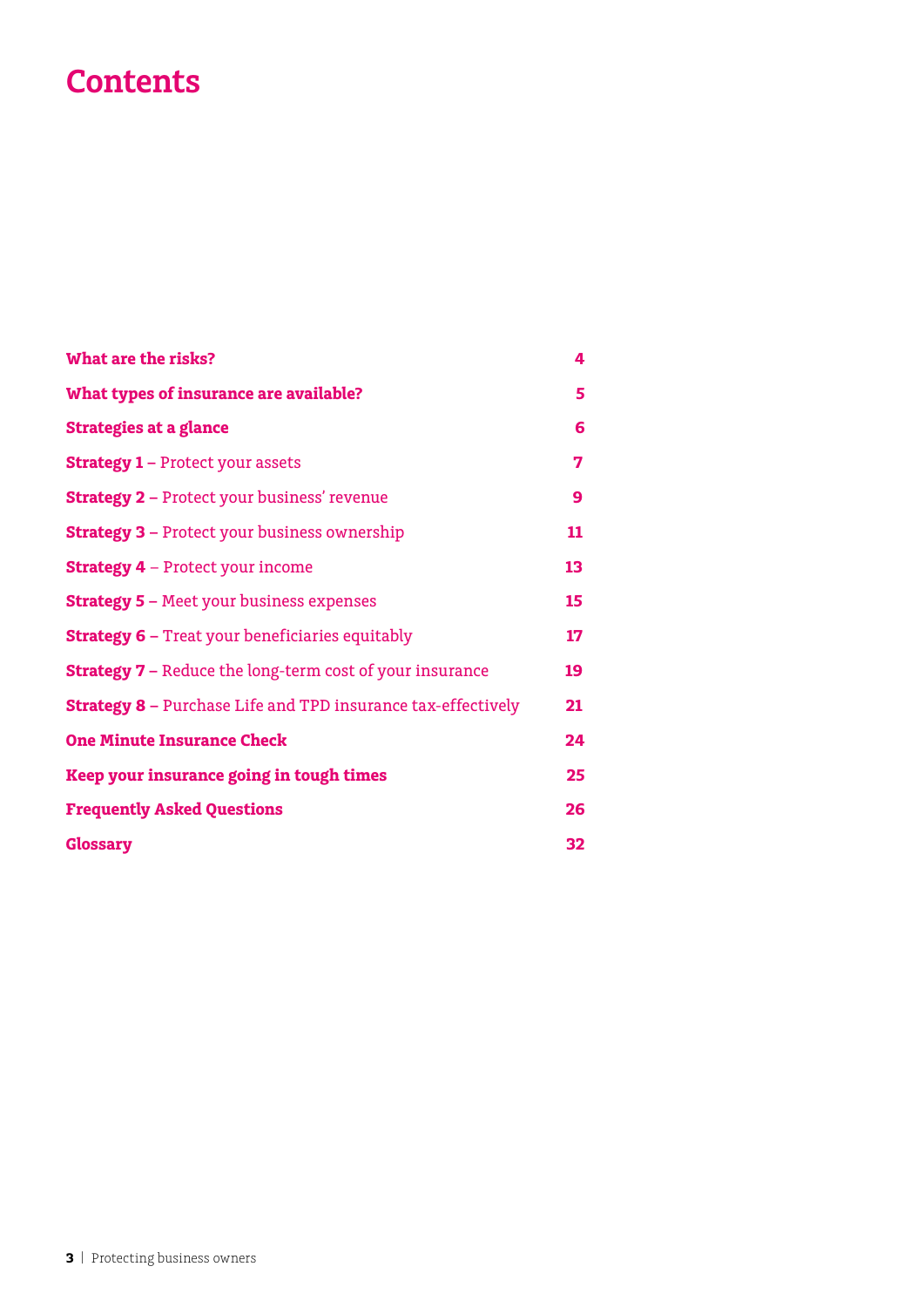## **What are the risks?**

### **Before the age of 701**



#### **… Statistically, before the age of 70:**

- Will be diagnosed with cancer
- Will have a heart attack
- Will suffer a stroke
- Will suffer from another critical illness
- Will die from something other than a critical illness
- Will not have suffered a critical illness

#### **Source:** Munich Reinsurance Group in Australasia, 2009.

**1** This is general population data based on those who are currently 30.

#### **Many business owners don't hesitate to insure physical assets such as motor vehicles, plant and equipment.**

However, they often overlook the importance of insuring themselves (and other key people in the business) in the event of death, disability, illness or injury.

This can be a very risky oversight, as the long term absence or loss of a key person can have a dramatic impact on a business and each owners' interest in the business.

In this booklet we explain how insurance could help to:

- • protect personal and business assets
- • offset a reduction in business revenue
- • fund an orderly transfer of business ownership, and
- meet a range of other objectives.

Insurance is the cornerstone of a comprehensive financial plan and can help to minimise the financial impact of events beyond your control.

To find out which strategies in this booklet suit your needs and circumstances, we recommend you speak to a financial adviser who specialises in business insurance.

You may also need to consider a range of other protection strategies that are outlined in our 'Protecting you and your family' guide. To obtain a copy, speak to your financial adviser.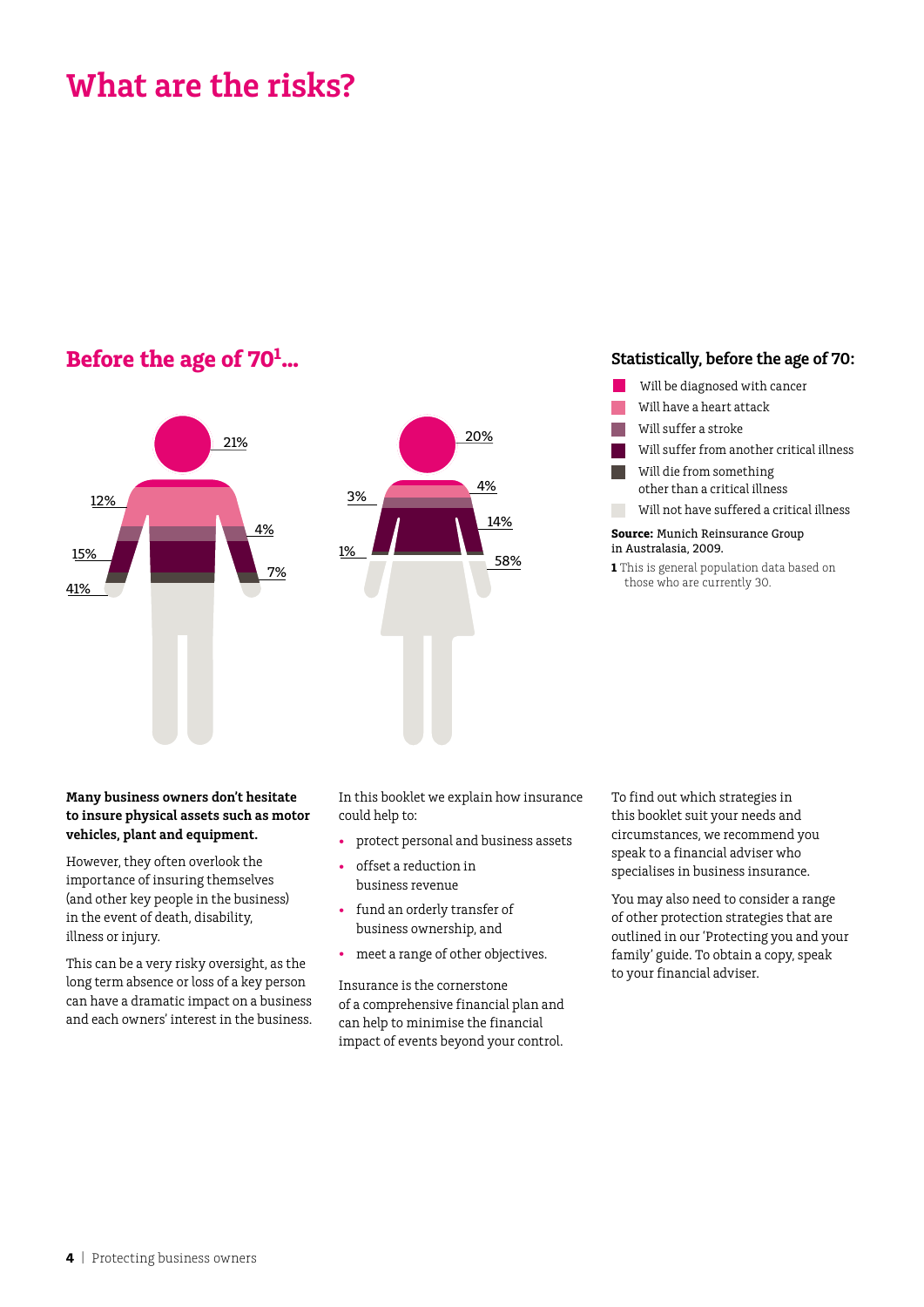## **What types of insurance are available?**

### There are five main types of insurance that can be used to provide financial protection for business owners.

The table below summarises these types of insurance and what they can provide in the event of a claim. For information on the tax treatment, see FAQs.

| Life insurance                                 | Life insurance can provide a lump sum payment <sup>1</sup> if you (or a key person in your<br>business) pass away.                                                                                                                                                                                            |
|------------------------------------------------|---------------------------------------------------------------------------------------------------------------------------------------------------------------------------------------------------------------------------------------------------------------------------------------------------------------|
| Total and Permanent Disability (TPD) insurance | TPD insurance can provide a lump sum payment <sup>1</sup> if you (or a key person in your<br>business) suffer a total and permanent disability and are unable to work again.                                                                                                                                  |
| Critical Illness insurance                     | Critical Illness insurance can pay a lump sum if you (or a key person in your<br>business) suffer or contract a critical condition specified in the policy (eg cancer,<br>a heart attack or a stroke).                                                                                                        |
|                                                | <b>Note:</b> While many people aren't aware of this type of insurance, its importance<br>cannot be over-emphasised. This is because Australian males and females between<br>age 25 and 40 are, for example, three and five times respectively more likely to<br>become critically ill than die <sup>2</sup> . |
| <b>Income Protection insurance</b>             | Income Protection insurance can provide a monthly payment of up to 75% of your<br>income if you are temporarily unable to work due to illness or injury.                                                                                                                                                      |
| <b>Business Expenses insurance</b>             | Business Expenses insurance can reimburse up to 100% of your share of eligible<br>business overheads if you are temporarily unable to work due to illness or injury.                                                                                                                                          |

**Note:** These insurances are all subject to terms, conditions and exclusions. You should refer to the relevant product disclosure or policy document for the full terms and conditions of the insurance cover provided by the product.

#### **How do you best protect your business' future?**

A financial adviser, specialising in business insurance, can help you better protect your business by undertaking a business needs analysis and then delivering advice relevant to your business.

- **1** If the insurance cover is held within a super fund, the benefit may also be paid in the form of an income stream.
- **2** Based on MLC Limited's claims experience.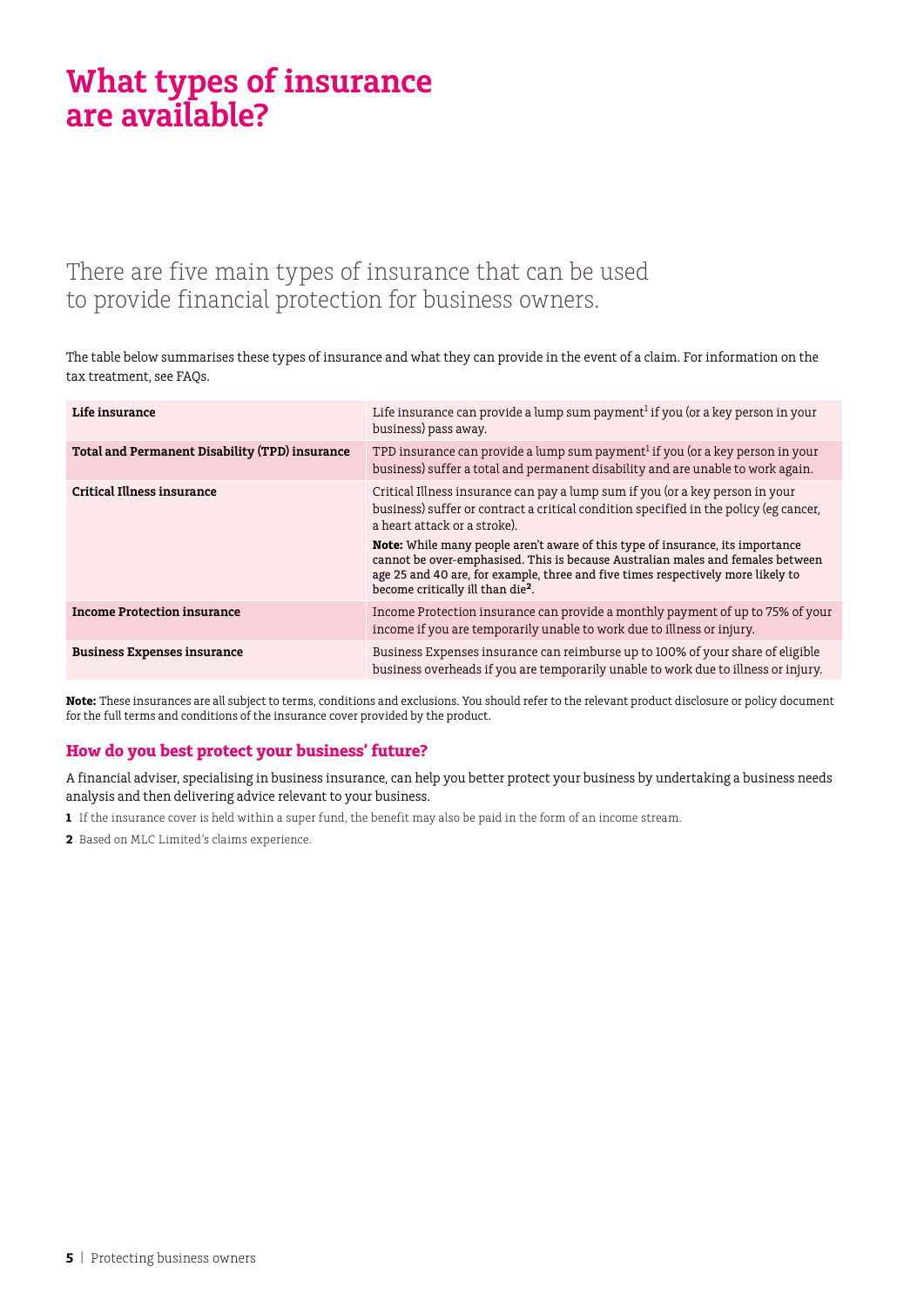# **Strategies at a glance**

| <b>Strategy</b> |                                                           | <b>Suitable for</b>                                                                                | <b>Potential key benefits</b>                                                                                                                                                                                                                                                  | Page |
|-----------------|-----------------------------------------------------------|----------------------------------------------------------------------------------------------------|--------------------------------------------------------------------------------------------------------------------------------------------------------------------------------------------------------------------------------------------------------------------------------|------|
|                 | Protect your assets                                       | People who have used debt to start-up<br>or grow a business                                        | • An insurance payment could provide funds<br>to reduce or repay debts<br>• Protect personal or business assets used<br>as loan security in the event of death,<br>disability or critical illness of you or another<br>key person                                              | 7    |
|                 | Protect your<br>business' revenue                         | Growing businesses that depend<br>on a key person for its revenue                                  | • An insurance payment could provide funds<br>to offset a reduction in business revenue<br>• Cover the costs associated with finding<br>and training a suitable replacement in the<br>event of a key person's death, disability or<br>critical illness                         | 9    |
|                 | Protect your<br>business ownership                        | People with equity in a business they<br>own with other people                                     | • Help ensure orderly business succession if<br>you (or another owner) are disabled or die<br>• Provide funds to compensate you or your<br>beneficiaries for the transfer of your equity<br>in the business to the remaining owners in<br>the event you become disabled or die | 11   |
|                 | Protect your income                                       | People who are self-employed or run<br>their business through a company<br>or trust                | • Receive an income if you are unable to work<br>due to illness or injury<br>• Ensure that business resources do not have<br>to be used to fund your income if you are<br>unable to work due to illness or injury                                                              | 13   |
|                 | Meet your<br>business expenses                            | Small business owners                                                                              | • Keep up-to-date with your fixed<br>business expenses if you are unable to work<br>due to illness or injury<br>• Maintain your business as a viable entity<br>during a period of illness or injury                                                                            | 15   |
|                 | Treat your<br>beneficiaries equitably                     | Family business owners                                                                             | • Provide additional funds to equalise<br>your estate<br>• Ensure all your beneficiaries receive<br>sufficient assets to achieve your estate<br>planning objectives                                                                                                            | 17   |
|                 | of your insurance                                         | Reduce the long-term cost People who have or are considering<br>purchasing insurance               | Pay a lower average premium<br>• Make your cover more affordable when older                                                                                                                                                                                                    | 19   |
|                 | <b>Purchase Life and TPD</b><br>insurance tax-effectively | People who:<br>• are self-employed, or<br>• are eligible to make salary<br>sacrifice contributions | • Reduce the cost of insurance premiums<br>• Enable certain beneficiaries to receive the<br>death or TPD benefit as a tax-effective<br>income stream                                                                                                                           | 21   |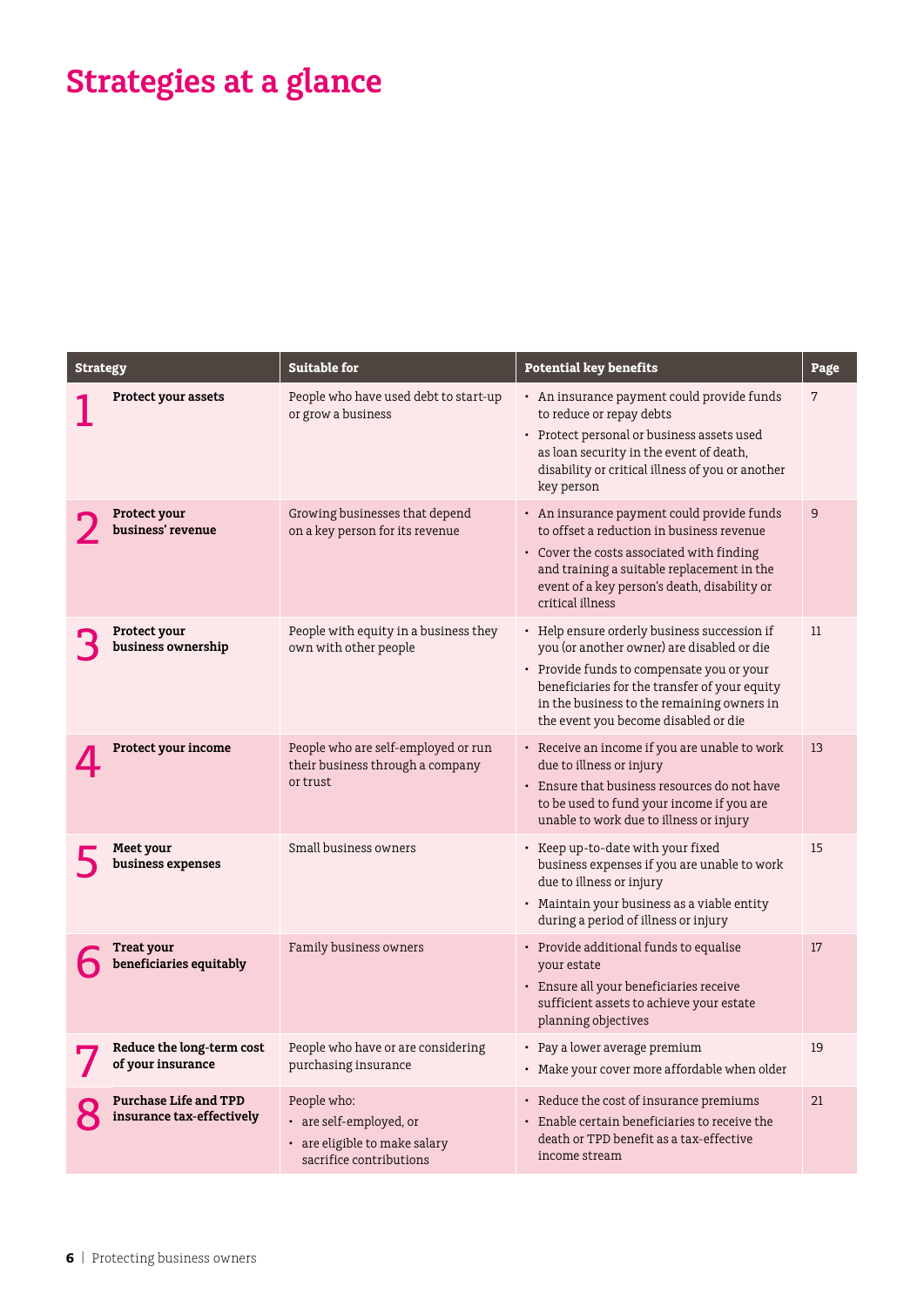## **Strategy 1** Protect your assets

### If you've used debt to start-up or grow your business, you should ensure you and other key people<sup>1</sup> have suitable insurance cover.

#### **What are the benefits?**

If something happens to you or another key person**<sup>1</sup>**, and the insurance provider pays the claim, the insurance payment could be used to:

- • reduce or repay debts, and
- protect any personal or business assets used as loan security.

#### **How does the strategy work?**

Most businesses use debt to start up and grow their operations. Examples include:

- loans sourced from a lending institution (eg a bank) that are secured by personal assets (such as the family home) or business assets (such as business real property)
- • proprietor loan accounts**<sup>2</sup>**
- unsecured loans provided by a relative (eg a spouse or a parent) or an associated entity (such as a family trust or company), and
- significant trade creditors.

While few businesses could exist without entering into these types of arrangements, problems can arise if you (or another key person) are lost to the business temporarily or permanently.

Your business could have difficulty meeting its loan commitments. The lender could have concerns regarding the business' cashflow and credit position and may require the outstanding loan to be repaid immediately.

You may even have to sell the personal or business assets used as security so the debts can be cleared.

One way to reduce these risks is to insure yourself and other key people in the event of death, total and permanent disability and critical illness.

If any of these events should occur, the lump sum insurance payment can be used to:

- reduce or pay off the debts
- • release any loan guarantee or security provided
- protect your personal and business assets, and
- • ensure the business can continue as a viable operation.

#### **Note:** This strategy is particularly important for highly geared businesses.

- **1** For the purpose of this strategy, a key person must have an interest in the debt and will usually be an owner, loan guarantor or third party who has lent money to the business.
- **2** Proprietor loan accounts generally arise when a shareholder or director of a company lends money to the business, or the trustee of a trust distributes income to beneficiaries on paper and retains the cash to fund operations or expand the business.

#### **For more information**

To find out the types and amounts of cover you may need to protect your assets, you should speak to a financial adviser who specialises in business insurance. A financial adviser can also review your insurance needs over time to help you make sure you remain suitably covered.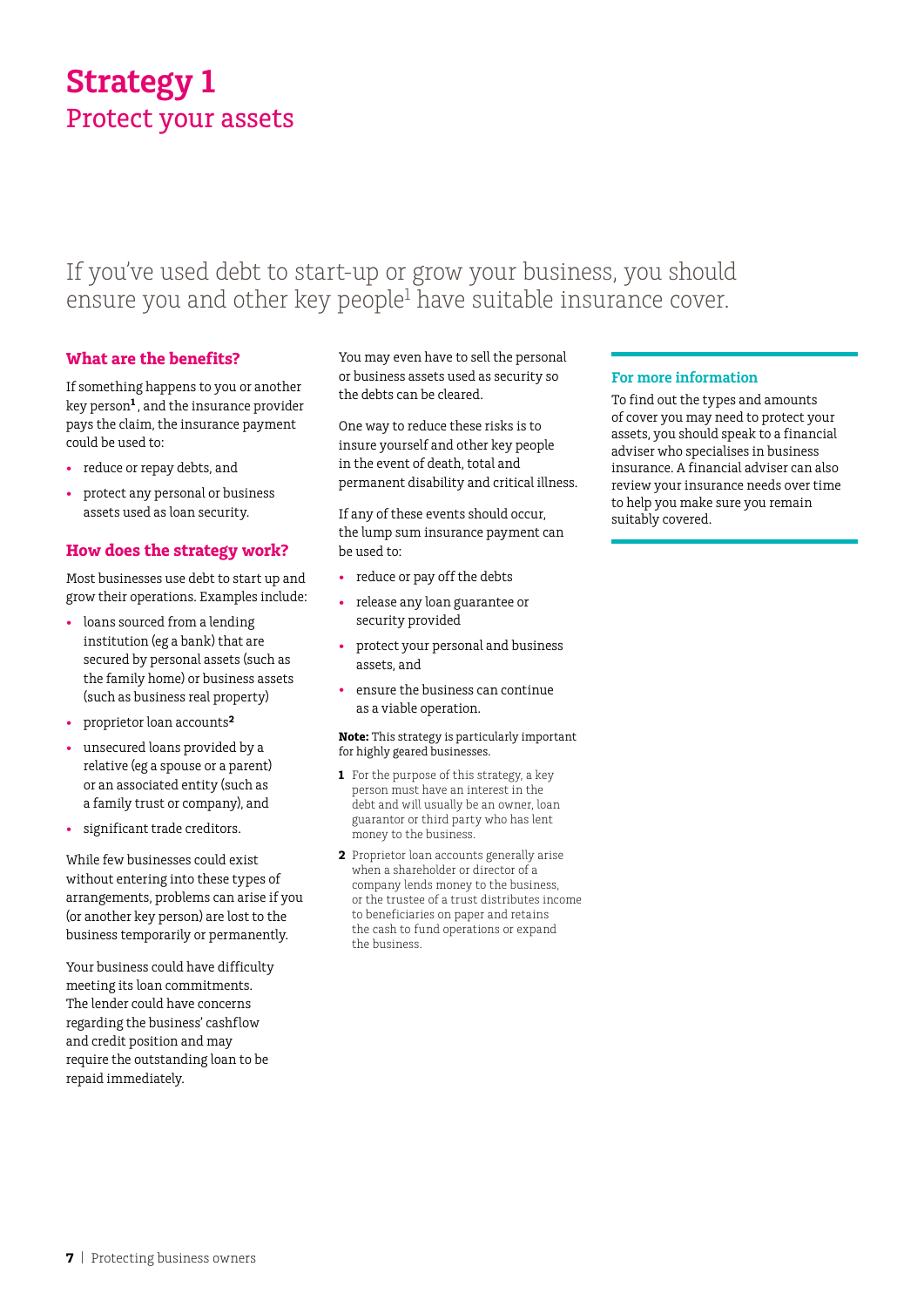### Strategy 1 Protect your assets

#### **Case study**

**Adam, aged 40, is married to Kylie, aged 35.** They have a young family and own a home worth \$600,000.

Adam wants to expand his dry-cleaning business and to do this he'll need to raise some capital. After assessing his options, he borrows \$200,000 from a bank and, as part of the loan agreement, he signs a guarantee using the family home as security.

One of the conditions of the loan is that the debt must be repaid immediately if he dies or becomes totally and permanently disabled.

His financial adviser explains that should either of these events occur, the only way he'll be able to repay the loan is to sell either the business or the family home, and both these options would have significant drawbacks.

Selling the business assumes there'll be a willing buyer prepared to pay a reasonable price. Selling the family home can present similar challenges, compounded by Adam's family having to find somewhere else to live.

Adam could also face problems if he suffers a critical illness. In this scenario, he could struggle to meet the loan repayments – particularly if he takes a while to recover or is unable to return to work.

After assessing Adam's goals and financial situation, his adviser recommends he take out \$200,000 in Life, TPD and Critical Illness insurance. If the unthinkable happens, he (or his estate) will receive the necessary cash to repay the loan and extinguish the guarantee.

**Note:** This case study highlights the importance of speaking to a financial adviser about protecting assets that have been used to secure business debts in case you (or another key person) die, become totally and permanently disabled or suffer a critical illness. A financial adviser can also address a range of potential issues and identify other suitable protection strategies – see Tips and traps.

- • It's important to update your insurance cover in line with the changing value of your debts, as failing to do this may lead to underinsurance.
- If you (or the entity through which your business is run) own an insurance policy taken out for the purpose of repaying a debt, the premiums paid by you (or the entity) will not be tax-deductible.
- If you take out the Life or TPD insurance through a super fund, you could benefit from upfront tax concessions generally not available when insuring outside super (see Strategy 8). However restrictions do apply to who can be nominated as a beneficiary and taxation liabilities may apply to certain eligible persons when a death benefit (including insurance proceeds) is paid in the form of a lump sum, pension or a combination of both from a super fund.
- Insurance cover purchased through a super fund is owned by the fund trustee, who is responsible for paying benefits subject to relevant legislation and fund rules (see 'Restrictions on non-death benefits' in the Glossary). When insuring in super you should be clear on the powers and obligations of the relevant trustee when paying benefits.
- It may be more cost-effective over the longer term if you pay level premiums, rather than stepped premiums that increase each year with age (see Strategy 7).
- • Insurance can also be used to protect your business revenue if you (or another key person) die, become disabled or suffer a critical illness (see Strategy 2).
- If you're in business with other people, you should consider establishing a Buy Sell agreement funded by insurance (see Strategy 3).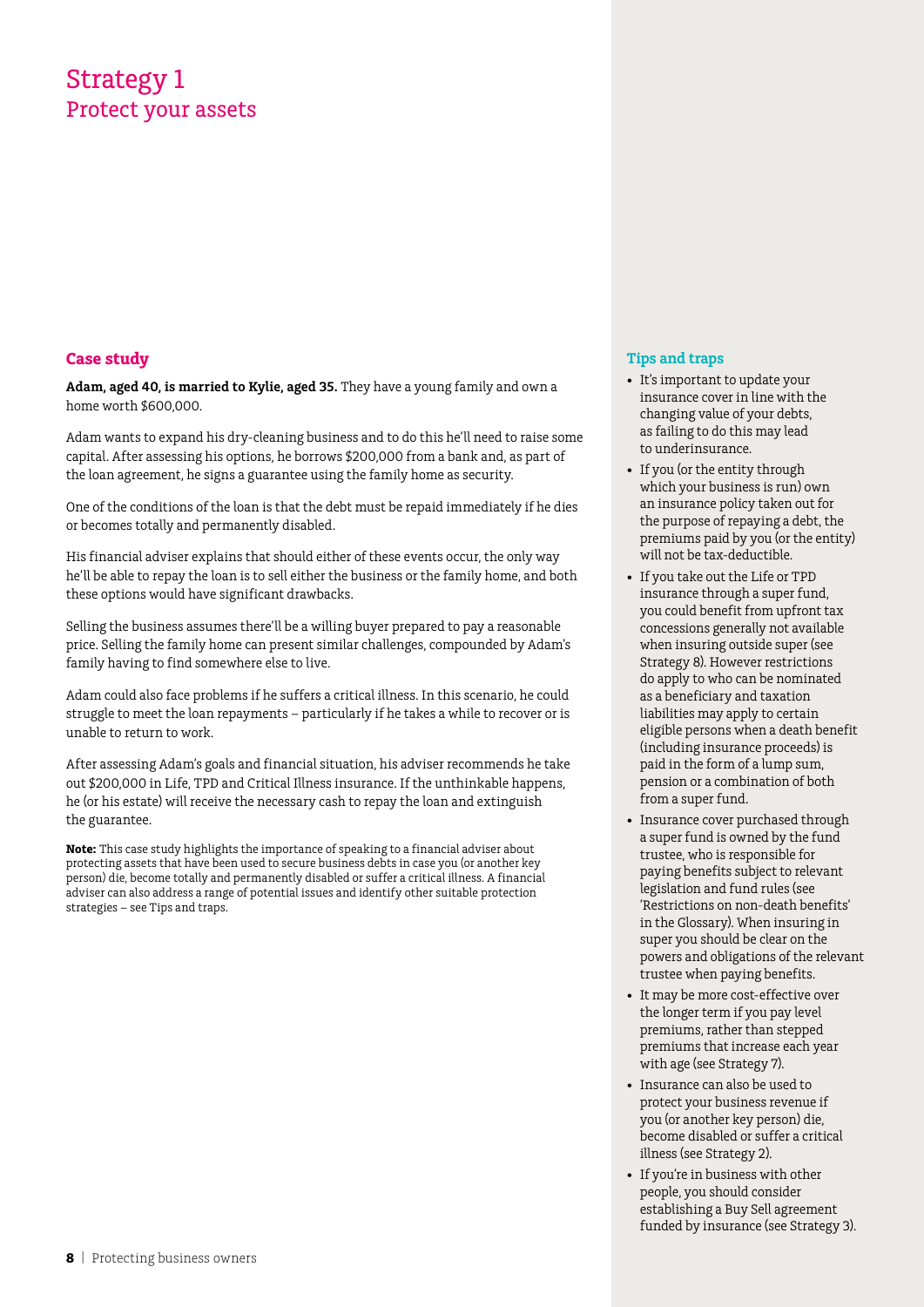## **Strategy 2** Protect your business' revenue

As your business grows, you should consider insuring the people who play a key role in the ongoing success and profitability of your business.

#### **What are the benefits?**

If something was to happen to you or another key person (such as a key employee **<sup>1</sup>**), and the insurance provider pays to the claim, the insurance payment could be used to:

- offset a reduction in revenue, and
- cover the costs associated with finding and training a suitable replacement.

#### **How does the strategy work?**

Many growing and established businesses still depend heavily on the skills and intellectual property provided by the owners and other key people.

Where this is the case, the temporary or permanent loss of a key person could have a detrimental impact on revenue and profits.

Also, if another suitable person isn't available within the business, considerable costs can be incurred recruiting and training a replacement.

A cost-effective solution is to insure the key people in your business in the event of death, total and permanent disability and critical illness.

If any of these events should occur, the insurance payment can provide a much needed injection of cash to stabilise and protect the business.

While it may be possible to absorb the reduction in revenue into your business' current year profits, or accumulate a reserve, insuring the key people in your business could be a less expensive and more convenient alternative.

**Note:** This strategy is usually less important for businesses with limited or erratic revenue sources, as well as those that are less reliant on the contribution of key people.

**1** For the purpose of this strategy, a key employee could include, for example, a company director, sales manager, financial controller, or IT manager or developer.

#### **For more information**

To find out the types and amounts of cover you may need to protect your business' revenue, you should speak to a financial adviser who specialises in business insurance. A financial adviser can also review your insurance needs over time to help you make sure you remain suitably covered.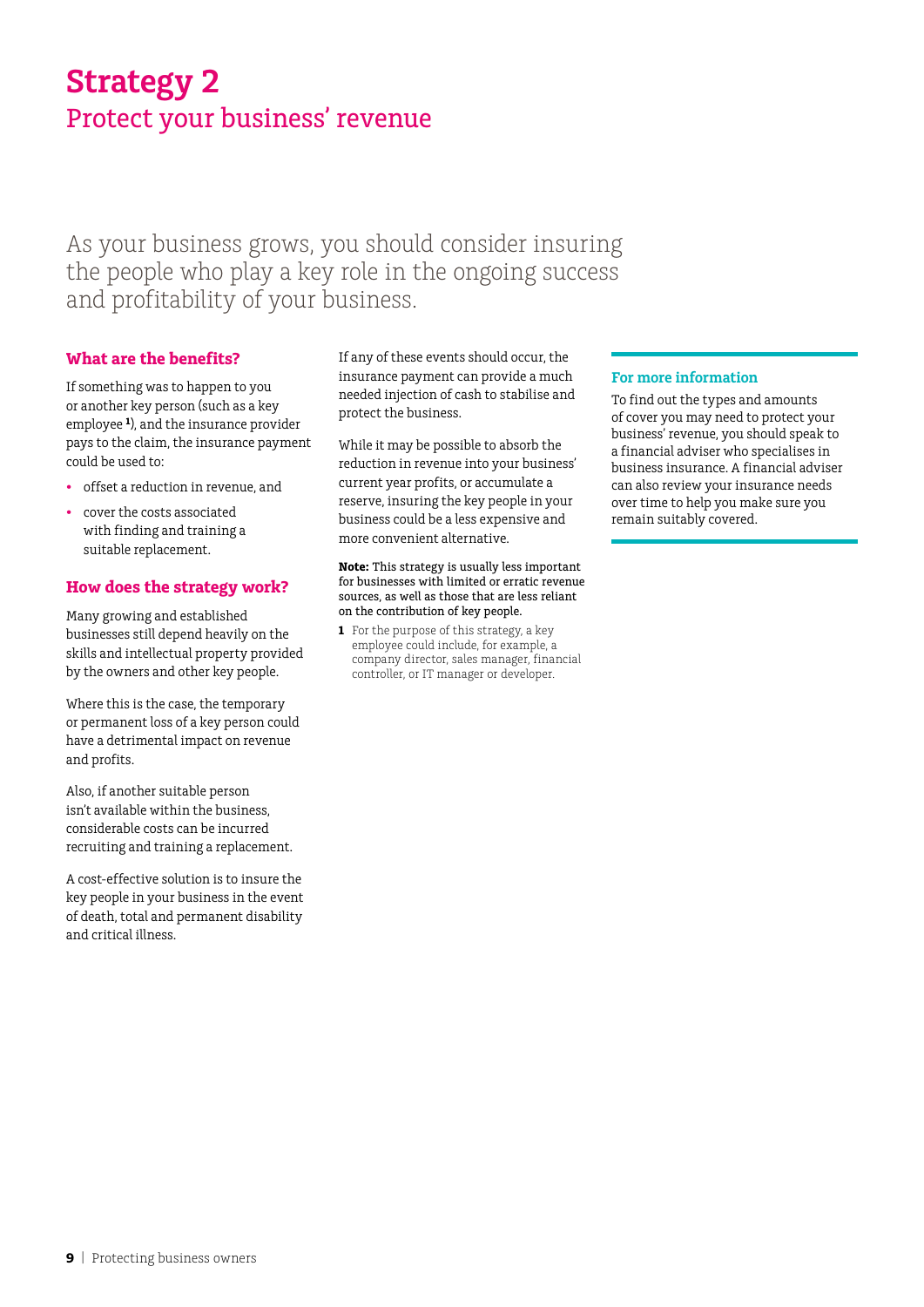### Strategy 2 Protect your business' revenue

#### **Case study**

**Charlotte, aged 42,** has owned and operated a large and successful garden nursery for many years.

Wanting to maintain ownership while freeing up some time to concentrate on other commitments, she employed Gretel to manage the day-to-day operations.

Gretel's management and sales skills, as well as her extensive horticultural knowledge, greatly increased the nursery's gross revenue and customer base. But when she was diagnosed with cancer, her doctor advised her to retire.

This resulted in an immediate reduction in Charlotte's business revenue and Charlotte incurred significant costs recruiting and training a suitable replacement.

Fortunately, Charlotte had spoken to a financial adviser and, as a result, had taken out a Life, Total and Permanent Disability and Critical Illness policy on Gretel's life before she was diagnosed with cancer.

As a result, Charlotte received a Critical Illness benefit and was able to use the money to find a suitable replacement and offset the drop in revenue and profits experienced during this period of upheaval.

**Note:** This case study highlights the importance of speaking to a financial adviser about protecting your business' revenue in the event that you (or another key person) die, become totally and permanently disabled or suffer a critical illness. A financial adviser can also address a range of potential issues and identify other suitable protection strategies – see Tips and traps.

- • Term Life insurance policies used to protect against a loss of revenue are tax-deductible and any benefits received are assessable as income.
- The Australian Taxation Office does not recognise a policy as having a revenue protection purpose if the death or disablement of the insured person is likely to result in the closure of the business.
- It may be more cost-effective over the longer term if you pay level premiums, rather than stepped premiums that increase each year with age (see Strategy 7).
- • If you're in business with other people, you should consider establishing a Buy Sell agreement funded by insurance (see Strategy 3).
- It's also important to protect your living expenses (see Strategy 4) and your business expenses (see Strategy 5) if you are temporarily unable to work due to illness or injury.
- • You should also make sure you have enough personal insurance to protect yourself and your family if something happens to you. To find out more about using insurance for personal protection purposes, see our 'Protecting you and your family' guide.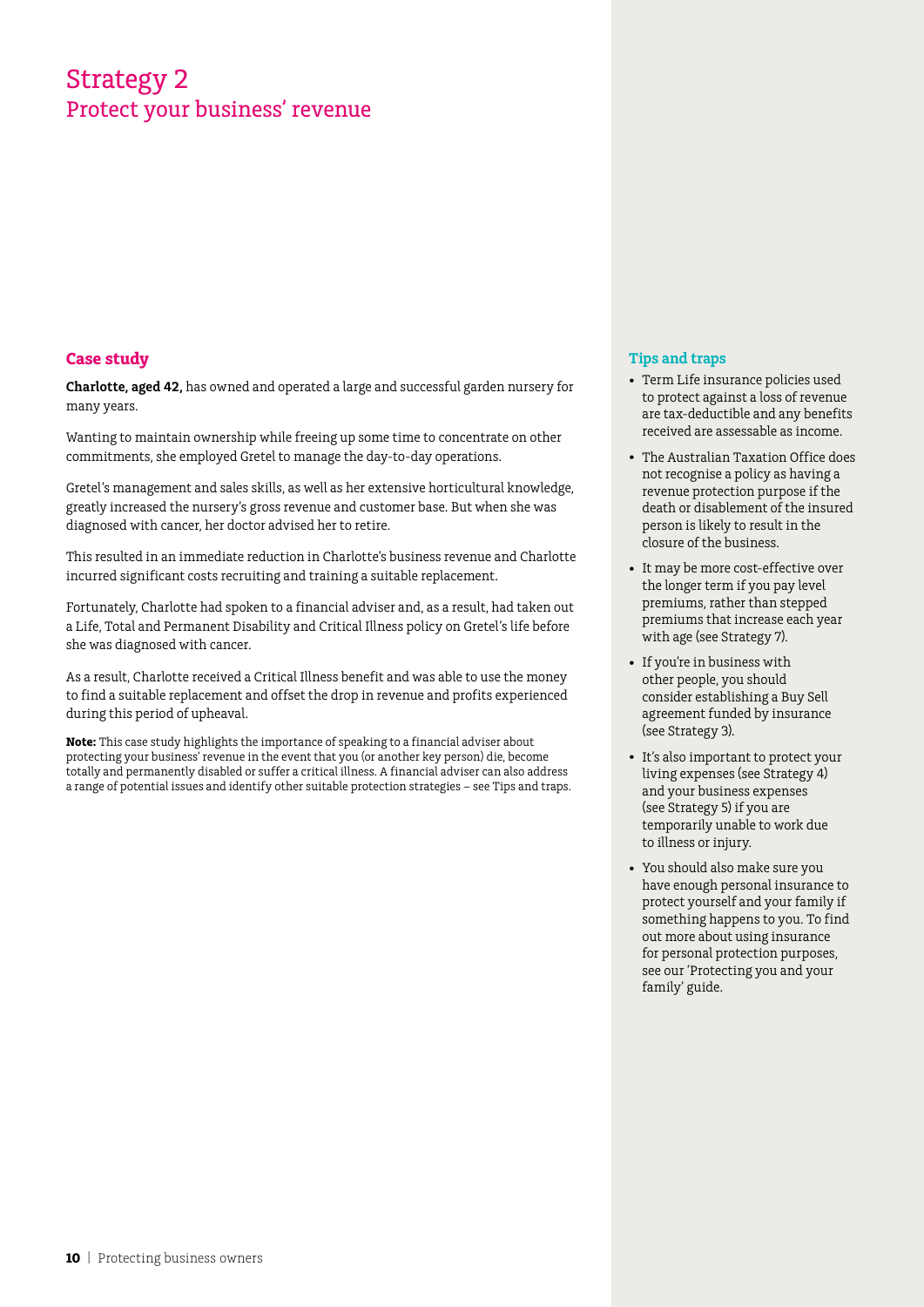## **Strategy 3** Protect your business ownership

If you have some equity in a business you own with other people, you should consider establishing a Buy Sell agreement funded by insurance.

#### **What are the benefits?**

By using this strategy, you could:

- • enable the remaining owners to acquire your interest in the business in an orderly manner if you die or become disabled, and
- ensure you (or your estate/ dependants) receive adequate financial compensation.

#### **How does the strategy work?**

If a business owner dies, in the absence of any specific arrangement, their interest is likely to be:

- distributed in accordance with their Will (eg to their surviving spouse), or
- • otherwise controlled by their beneficiaries (eg if the interest is owned via a family trust).

As the new part-owner of the business, the spouse (or beneficiaries) would then be entitled to the same management and financial rights as the deceased owner.

But the remaining owners may not be happy admitting the deceased owner's spouse (or beneficiaries) into the business and ownership disputes could arise.

The deceased owner's spouse (or beneficiaries) might not have the necessary skills to assist in running the business, or even want to be involved.

Furthermore, the remaining owners may not be able to raise enough money to buy the departing owner's equity in the business, nor agree on the price.

Potential problems can also occur if a business owner becomes disabled and is unable to work in the business again.

To protect the business and ensure an orderly transfer of ownership, a Buy Sell agreement should be considered as part of the broader succession planning process.

A Buy Sell agreement is a legal contract between business owners that usually comprises two components:

- **a transfer agreement<sup>1</sup> that outlines** what will happen to each owner's business interest if certain events occur and how the interests will be valued, and
- a funding agreement that outlines how the money will be raised to finance the ownership transfer and who will receive it.

There are a number of ways a Buy Sell agreement can be funded. For example, the remaining owners may be able to buy out the departing owner's interest using their own capital or borrowed money.

However, when it comes to death and disability, insurance is usually considered the most cost-effective and efficient way to raise sufficient capital.

**Note:** While a Buy Sell agreement will be less important for businesses in which little equity is held, it's still important that the owners of such businesses establish a broader succession plan.

#### **For more information**

To find out more about this strategy, you should speak to a financial adviser who specialises in business insurance. A financial adviser can also review your insurance needs over time to help you make sure you remain suitably covered.

**1** The business interest can also be transferred through the partnership agreement, unitholders' agreement or shareholders' agreement.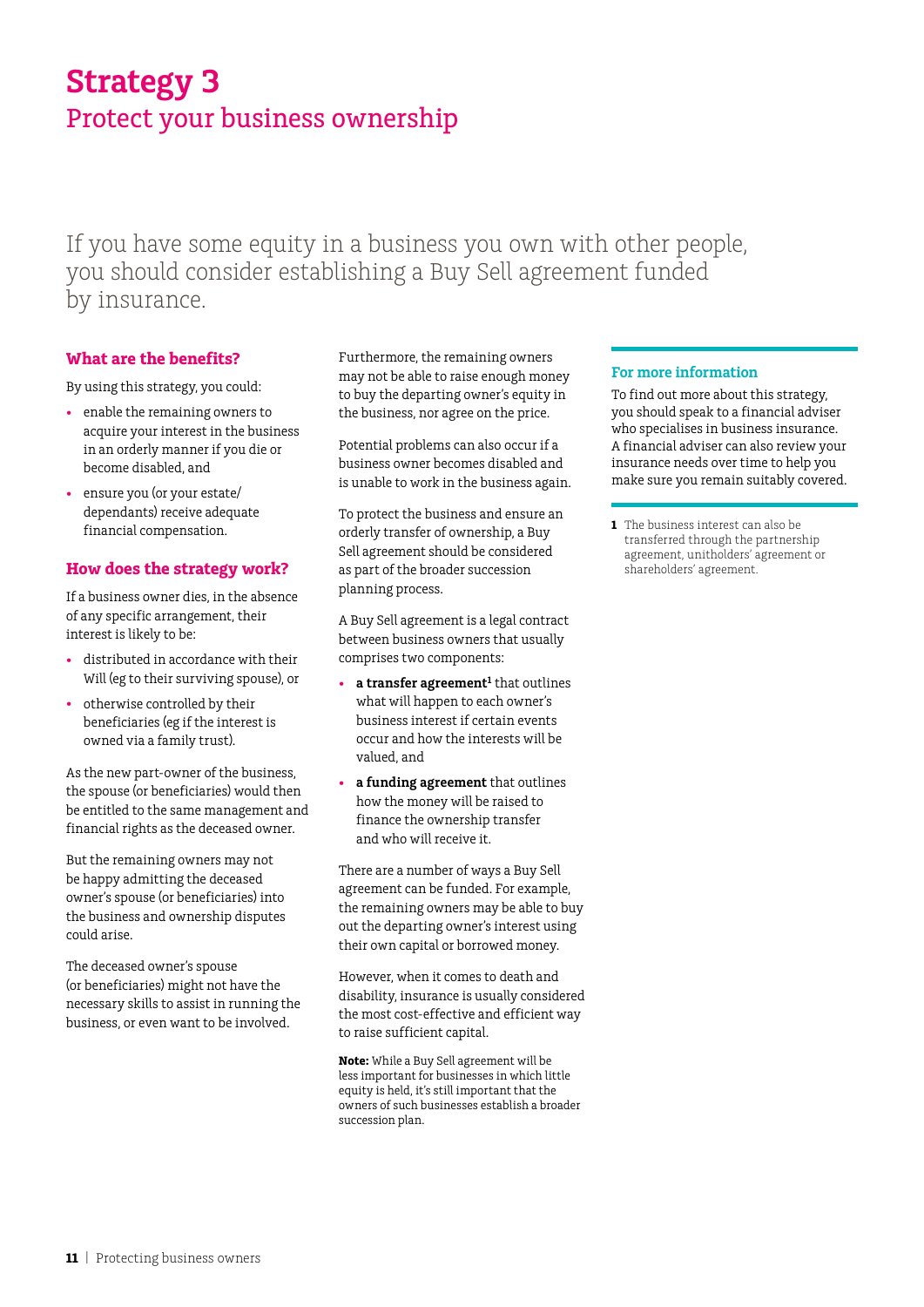### Strategy 3 Protect your business ownership

#### **Case study**

**Alex and Bill** each owned 50% of the shares in a successful engineering business when Bill died suddenly.

Bill's shares were inherited by his wife Lynn via his Will and, because there was no Buy Sell agreement in place, Lynn is not obliged to sell the shares to Alex and Alex is not obliged to buy the shares from Lynn. Furthermore:

- there was no agreed price or timeframe for the transfer of Bill's shares
- there was no insurance in place to enable Alex to buy the shares, and
- Alex doesn't have enough funds to buy out Lynn and doesn't have the capacity to borrow the money.

To further complicate matters, Lynn is entitled to the same management rights and share of profits as her deceased husband, while Alex is doing 100% of the work and only receiving 50% of the profits.

This outcome could have been avoided if Bill and Alex had sought financial advice and executed a Buy Sell agreement, funded by insurance. By using this strategy, Lynn would have received the insurance proceeds in exchange for handing over her interest in the business to Alex **2**.

As a result, Lynn would have been fully compensated, while Alex would have taken ownership of 100% of the business and received 100% of the profits.

**Note:** This case study highlights the importance of speaking to a financial adviser about establishing a Buy Sell agreement funded by insurance. A financial adviser can also address a range of potential issues and identify other suitable protection strategies – see Tips and traps.

**2** In this example, the insurance proceeds would be paid directly to Lynn. However, different payment arrangements may be preferable for businesses set up under certain ownership structures, or due to the preferred approach recommended by your solicitor and/ or accountant.

- • Because a Buy Sell agreement affects your legal rights, it should always be prepared by a solicitor (preferably one that specialises in this area).
- • There are a number of ways to structure the ownership of insurance policies used to fund a Buy Sell agreement. As each ownership method will have different legal, tax and stamp duty implications, the ownership should be reviewed by the advising solicitor and registered tax agent.
- It may be more cost-effective over the longer term if you pay level premiums, rather than stepped premiums that increase each year with age (see Strategy 7).
- You should consider using insurance to protect your assets and business revenue (see Strategies 1 and 2).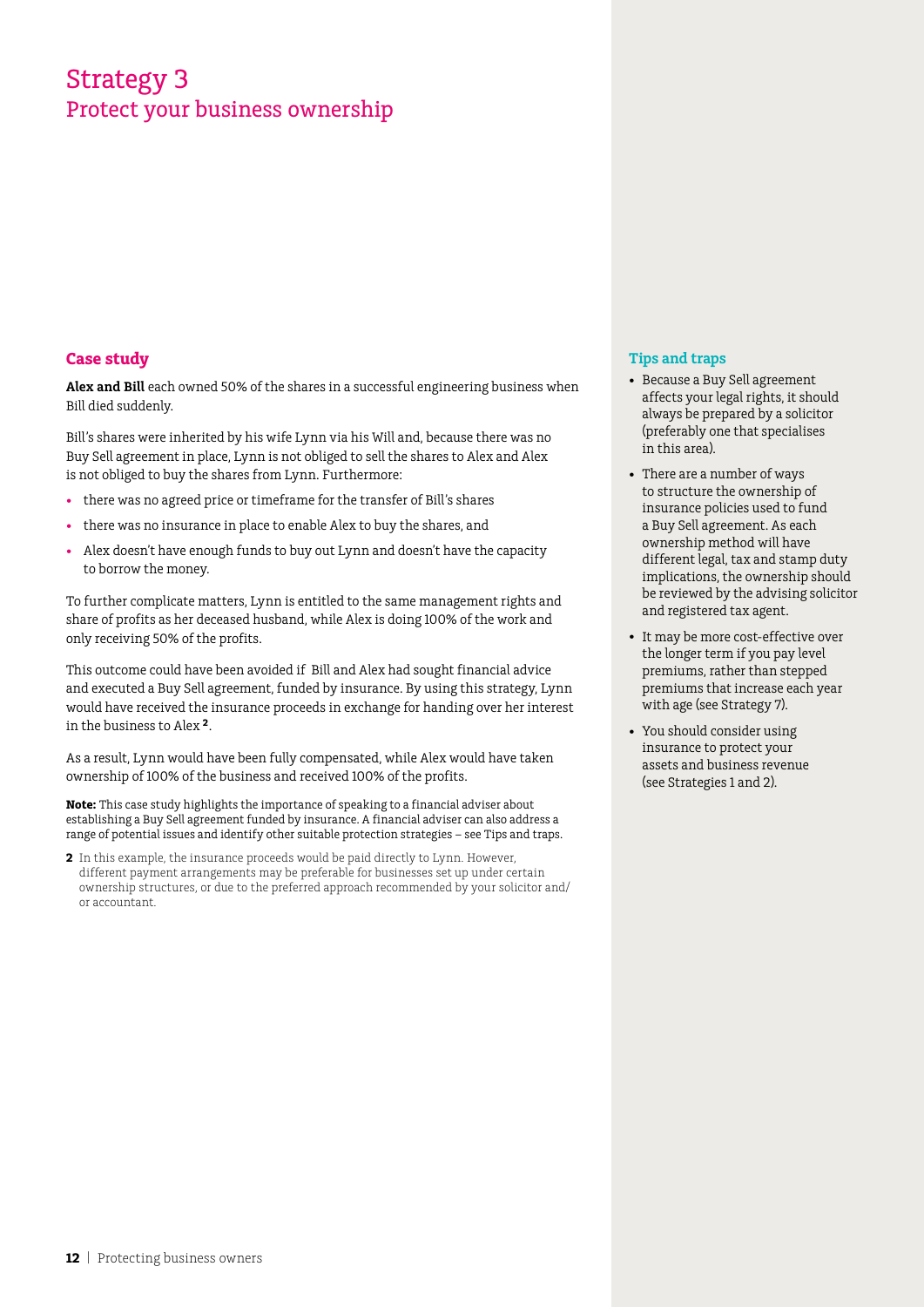## **Strategy 4** Protect your income

If you're self-employed or run your business through a company or trust, you should consider Income Protection insurance.

#### **What are the benefits?**

By using this strategy, you could:

- receive up to 75% of your pre-tax income if you are unable to work due to illness or injury, and
- ensure that business resources do not have to be used to fund your income while you are unable to contribute to the business due to illness or injury.

#### **How does the strategy work?**

In strategies 1 to 3, we explained why you should consider using Life, Total and Permanent Disability and Critical Illness insurance for Asset (debt), Revenue and Ownership protection purposes. However, it's also important to protect your ability to earn an income if you are unable to work due to illness or injury.

Think about it this way. If you are unable to work for an extended period due to illness or injury, how will you meet your mortgage repayments and other bills and expenses? Without an income, you could run down your savings very quickly and face financial difficulty.

Rather than putting your family's lifestyle at risk, by taking out Income Protection insurance, you could receive a monthly benefit of up to 75% of your income to replace your lost earnings while you recover.

During this period, Income Protection insurance could ensure that business resources do not have to be used to fund your income while you are not contributing to the business.

#### **How much will you earn by age 65?**

| Current income (pa) | <b>Age now</b> |             |             |             |
|---------------------|----------------|-------------|-------------|-------------|
|                     | 25             | 35          | 45          | 55          |
| \$40,000            | \$3,020,000    | \$1,900,000 | \$1,070,000 | \$460,000   |
| \$60,000            | \$4,520,000    | \$2,850,000 | \$1,610,000 | \$690,000   |
| \$80,000            | \$6,030,000    | \$3,810,000 | \$2,150,000 | \$920,000   |
| \$100,000           | \$7,540,000    | \$4,760,000 | \$2,690,000 | \$1,150,000 |

**Assumptions:** Income increases by 3% pa. No employment breaks. Figures rounded to nearest \$10,000.

#### **What is your future earning capacity?**

If you're in any doubt about the importance of protecting your income, the table below shows how much you could earn by the time you reach age 65.

For example, if you are currently 35 and earn \$80,000 pa, you could earn around \$3.8 million before you turn 65. Isn't that worth protecting in the event that you are unable to work due to illness or injury?

#### **For more information**

To find out more about the cover you may need to protect your income, you should speak to a financial adviser. A financial adviser can also review your insurance needs over time to help you make sure you remain suitably covered.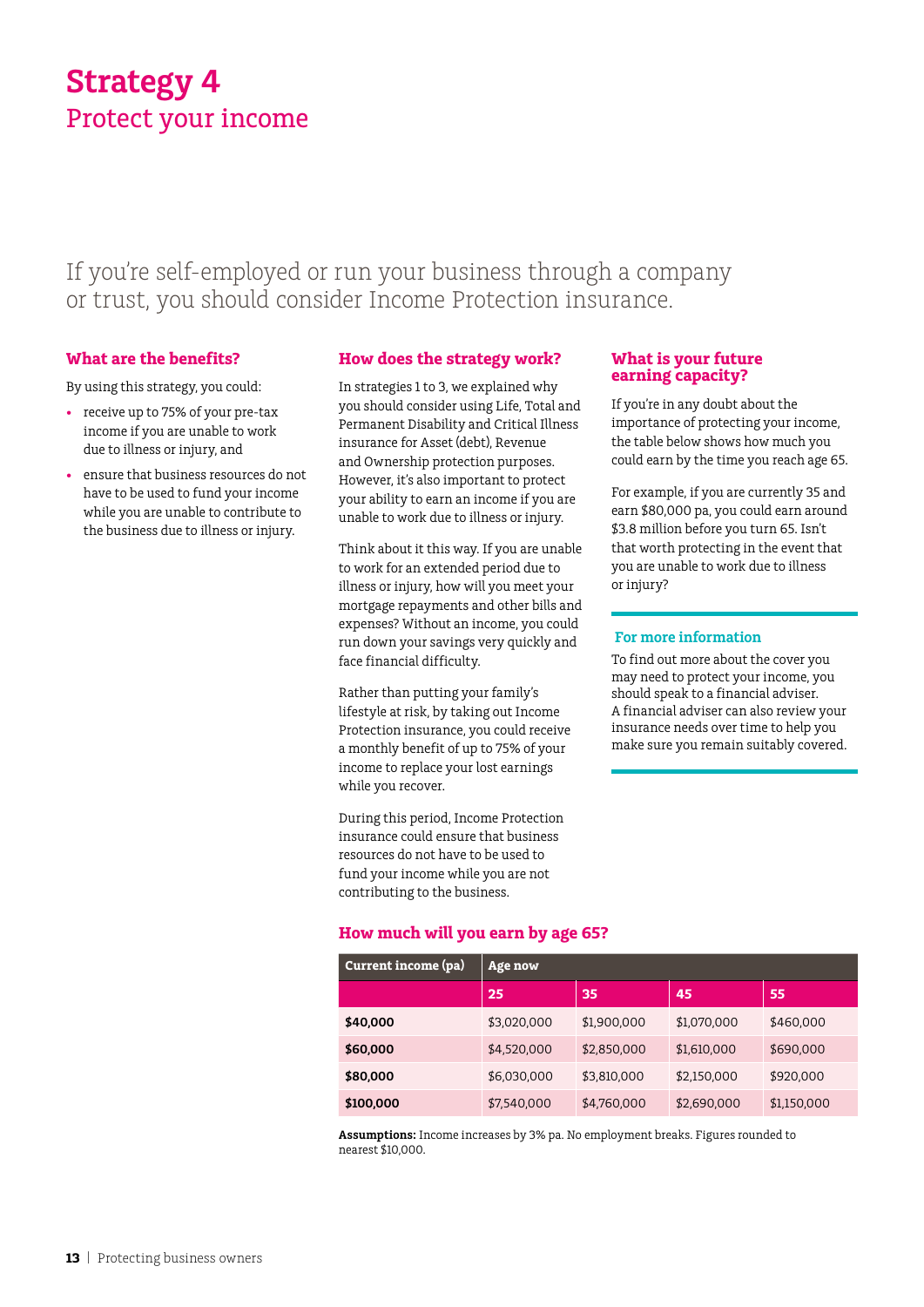### Strategy 4 Protect your income

#### **Case study**

**Harriett is a self-employed architect** and receives an income from her business of \$120,000 pa. She owns a home worth \$500,000 and has a mortgage of \$350,000. If she is unable to work due to illness or injury, she wants to be able to meet her living expenses and mortgage repayments without having to eat into her limited savings.

After assessing her goals and financial situation, her adviser recommends she take out Income Protection insurance to cover 75% of her monthly income. A couple of days after taking out the insurance, Harriett is involved in a bad car accident and is unable to work for six months.

Because Harriett had Income Protection insurance, she receives the full benefit of \$7,500 per month for five months after her initial one month waiting period. As a result, she receives a total income of \$37,500 during the six months she spends recovering.

If Harriett had not taken out Income Protection insurance, she would have received little (if any) income during this period and would have struggled to meet her living expenses, mortgage repayments and out-of-pocket medical costs.

**Note:** This case study highlights the importance of speaking to a financial adviser about protecting your income in the event of illness or injury. A financial adviser can also address a range of potential issues and identify other suitable protection strategies – see Tips and traps.



- Most Income Protection policies offer a range of waiting periods before you start receiving your insurance benefit (with options normally between 14 days and two years).
- You can also choose from a range of benefit payment periods, with maximum cover generally available up to age 65.
- • As a general rule, the longer the waiting period and the shorter the benefit payment period, the less Income Protection insurance will cost.
- It may be more cost-effective over the longer term if you pay level premiums, rather than stepped premiums that increase each year with age (see Strategy 7).
- If you take out Income Protection insurance in a super fund, you can arrange to have the premiums deducted from your investment balance without making additional contributions to cover the cost. This could help you afford insurance if you don't have sufficient cashflow to pay for it outside super.
- If you're self-employed or in a small partnership, you should consider using Business Expenses insurance to cover 100% of your eligible business overheads if you are unable to work due to illness or injury (see Strategy 5).
- • You should also make sure you have enough personal insurance to protect yourself and your family if something happens to you. To find out more about using insurance for personal protection purposes, see our 'Protecting you and your family' guide.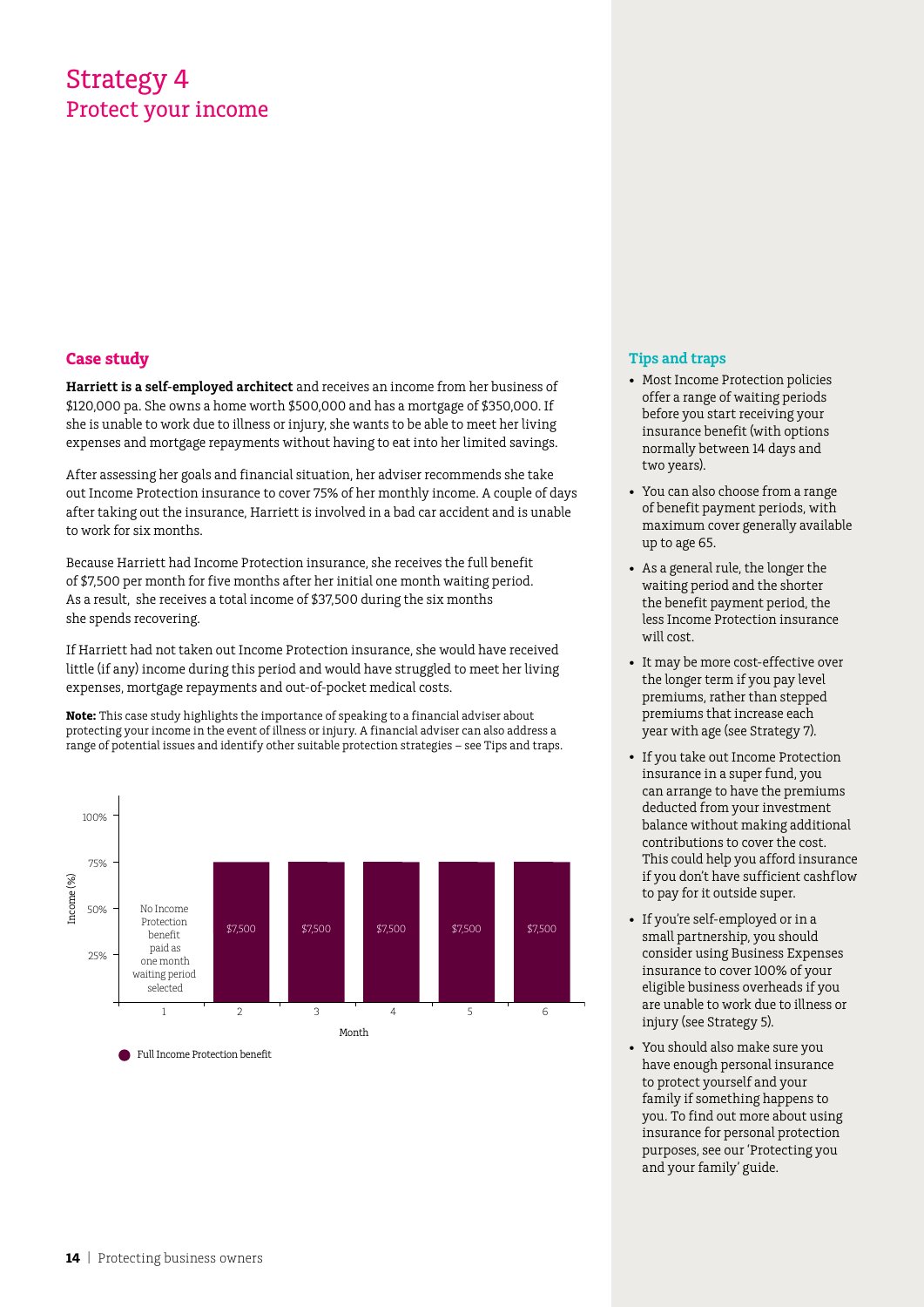## **Strategy 5** Meet your business expenses

### If you are a small business owner, you should consider Business Expenses insurance.

#### **What are the benefits?**

By using this strategy, you could:

- • keep on top of your business expenses if you are unable to work due to illness or injury, and
- ensure you have a saleable asset if you are unable to return to work.

#### **How does the strategy work?**

In the previous strategy, we explained how Income Protection insurance can replace up to 75% of your pre-tax income if you are unable to work due to illness or injury.

But what if you are a small business owner (eg you are self-employed, in a small partnership or operate your small business through a company)?

While Income Protection insurance should still be considered, it's also important to protect the very thing that generates your income – your business.

By taking out Business Expenses insurance, you can cover 100% of your share of eligible business overheads, should an illness or injury prevent you from working.

This could help keep your business afloat and ensure that, in the worst case scenario, there is still a business to sell should the need arise.

Expenses that can be covered typically include, amongst other things, office rent and loan payments, equipment or vehicle leasing costs and utility bills such as electricity, heating and water.

The maximum benefit payment period is usually limited to 12 months. After this period, you can reasonably determine (with guidance from your doctor) whether you will be able to return to work.

You can also choose a waiting period before the policy will start reimbursing your business expenses – typically 14 days or a month.

#### **For more information**

To find out more about this strategy, you should speak to a financial adviser who specialises in business insurance. A financial adviser can also review your insurance needs over time to help you make sure you remain suitably covered.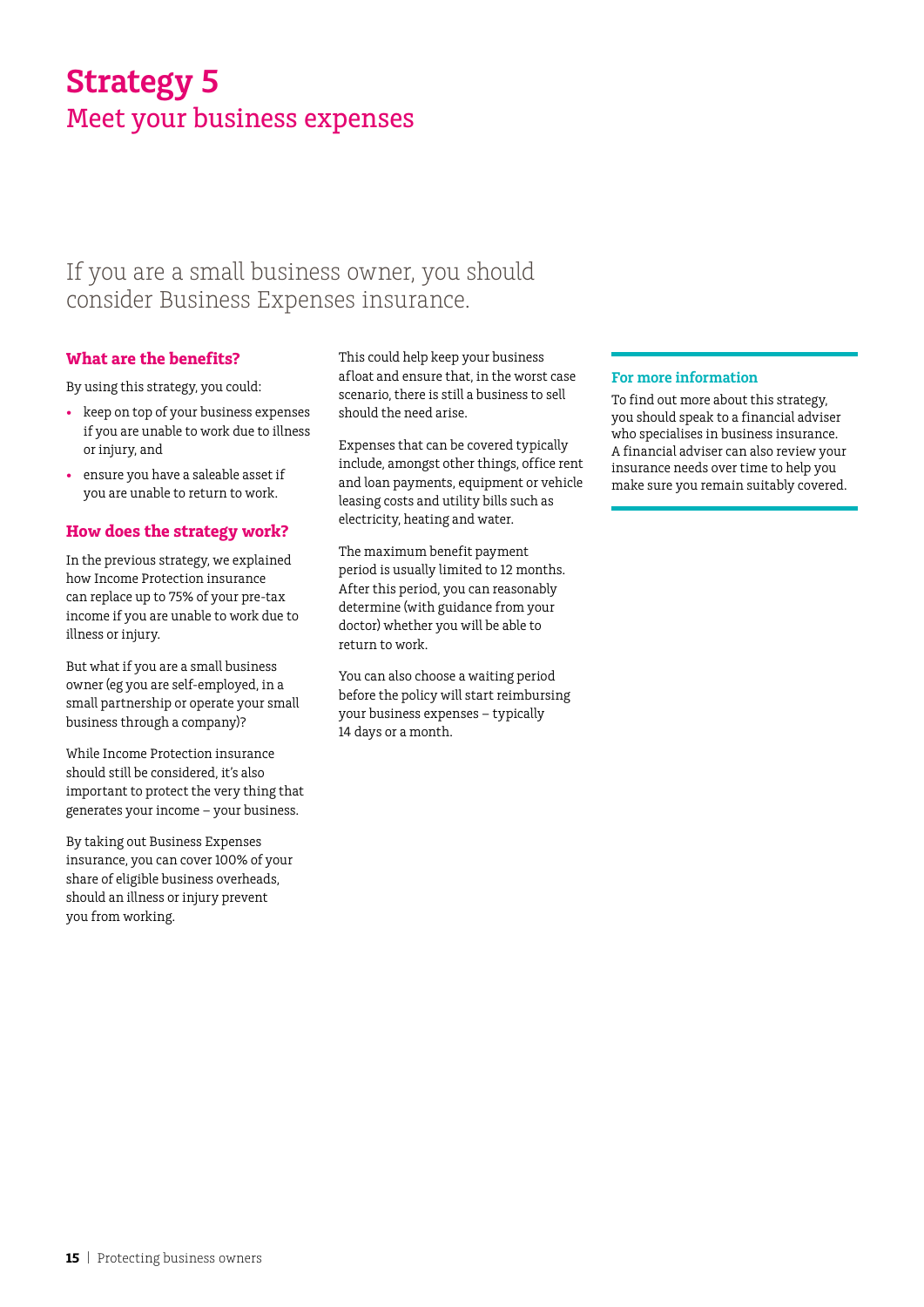### Strategy 5 Meet your business expenses

#### **Case study**

**Tony and his business partner Andrew run a successful veterinary practice.** They each generate a pre-tax income of \$20,000 per month and are jointly responsible for meeting the total business expenses of \$16,000. This leaves them \$12,000 each to draw as income every month.

|                                             | For the practice (per month) | Per partner (per month) |
|---------------------------------------------|------------------------------|-------------------------|
| Pre-tax income                              | \$40,000                     | \$20,000                |
| Less ongoing business<br>expenses           | \$16,000                     | (\$8,000)               |
| Pre-tax income (after<br>business expenses) | \$24,000                     | \$12,000                |

They have both used Income Protection insurance to protect 75% of their respective incomes (see Strategy 4). Tony has also taken out Business Expenses insurance for \$8,000 a month, which represents his share of the practice's business overheads.

The table below outlines what could potentially happen if either Andrew or Tony became disabled.

|                                               | Andrew – Protection plan<br>without Business Expenses<br>insurance (per month) | Tony – Protection plan<br>with Business Expenses<br>insurance (per month) |
|-----------------------------------------------|--------------------------------------------------------------------------------|---------------------------------------------------------------------------|
| <b>Income Protection</b><br>insurance benefit | \$9,000                                                                        | \$9,000                                                                   |
| <b>Business Expenses</b><br>insurance benefit | Nil                                                                            | \$8,000                                                                   |
| <b>Total insurance benefits</b>               | \$9,000                                                                        | \$17,000                                                                  |
| Less share of ongoing<br>business expenses    | ( \$8.000)                                                                     | ( \$8.000)                                                                |
| Pre-tax income (after<br>business expenses)   | \$1,000                                                                        | \$9,000                                                                   |

Andrew's Income Protection policy would provide a monthly benefit of \$9,000, which represents 75% of his income, net of expenses, but before tax. However, because he doesn't have Business Expenses insurance, he'll have to fund the business expenses out of his own pocket – potentially from his Income Protection policy. As a result, he's left with \$1,000 each month, which won't be enough to cover his personal expenses, medical expenses and tax liability.

Conversely, Tony, who also insured 100% of his share of the practice's business expenses, will not need to use any of his Income Protection benefit (or any of his personal savings) to meet his ongoing business expenses.

**Note:** This case study highlights the importance of speaking to a financial adviser about protecting your share of business overheads if you can't work due to illness or injury. A financial adviser can also address a range of potential issues and identify other suitable protection strategies – see Tips and traps.

- • Premiums for Business Expenses insurance are tax-deductible and benefits received will be assessable as income, to either the business or the business owner.
- • Insurance contracts differ, so check the policy document to ensure you understand exactly what the Business Expenses insurance provides, including what are defined as eligible business expenses.
- • You should consider insurance policies that allow you to automatically increase your cover in line with increases in the Consumer Price Index, ensuring the benefit keeps pace with the rising cost of living.
- It may be more cost-effective over the longer term if you pay level premiums, rather than stepped premiums that increase each year with age (see Strategy 7).
- Some other strategies to consider include using insurance to protect your assets (see Strategy 1), offset a reduction in business revenue (see Strategy 2) and fund an orderly transfer of business ownership (see Strategy 3).
- You should also make sure you have enough personal insurance to protect yourself and your family if something happens to you. To find out more about using insurance for personal protection purposes, see our 'Protecting you and your family' guide.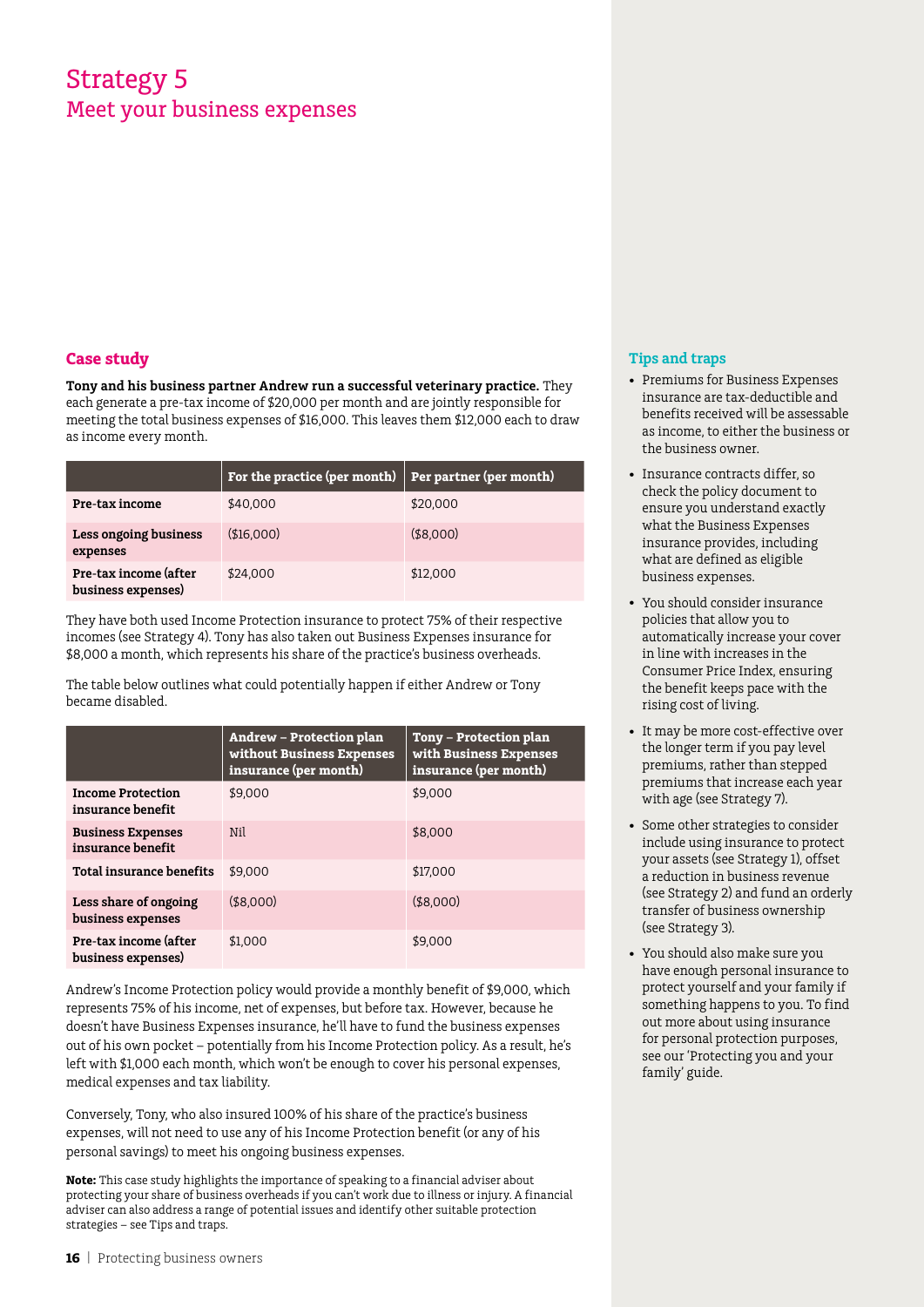## **Strategy 6** Treat your beneficiaries equitably

### If you have a family business, you should consider using Life insurance as part of your broader succession planning.

#### **What are the benefits?**

By using this strategy, you could:

- • provide additional funds to equalise your estate in the event of your death, and
- ensure your beneficiaries receive sufficient assets to achieve your estate planning objectives.

#### **How does the strategy work?**

When planning the distribution of their wealth, some parents want to leave the family business to one or more of their children.

But problems could arise if you cater for certain children in this way and your other children feel they have not been treated fairly.

Your Will could be contested and, if the challenge is successful, the business or other assets may need to be sold to distribute the proceeds, often with an accompanying Capital Gains Tax (CGT) bill.

To prevent family arguments and reduce the risk of your Will being challenged, you could consider taking out an appropriate amount of Life insurance cover.

In the event of your death:

- the farm or family business could be passed on to one or more of your children, and
- • the proceeds from the Life insurance policy could be used to provide an asset of equivalent value to your other children.

Because the law can vary in each state, you should seek professional legal advice before using this strategy.

The taxation consequences of estate planning are complicated and it is recommended that you seek professional advice from a registered tax agent.

You should also ask your tax agent to value the farm or family business and determine how much CGT would be payable if the asset was to be sold by the beneficiaries who inherit it.

This will help you determine how much Life insurance cover you should take out to equalise your estate and treat your beneficiaries equitably.

#### **For more information**

To find out more about this strategy, you should speak to a financial adviser who specialises in business insurance. A financial adviser can also review your insurance needs over time to help you make sure you remain suitably covered.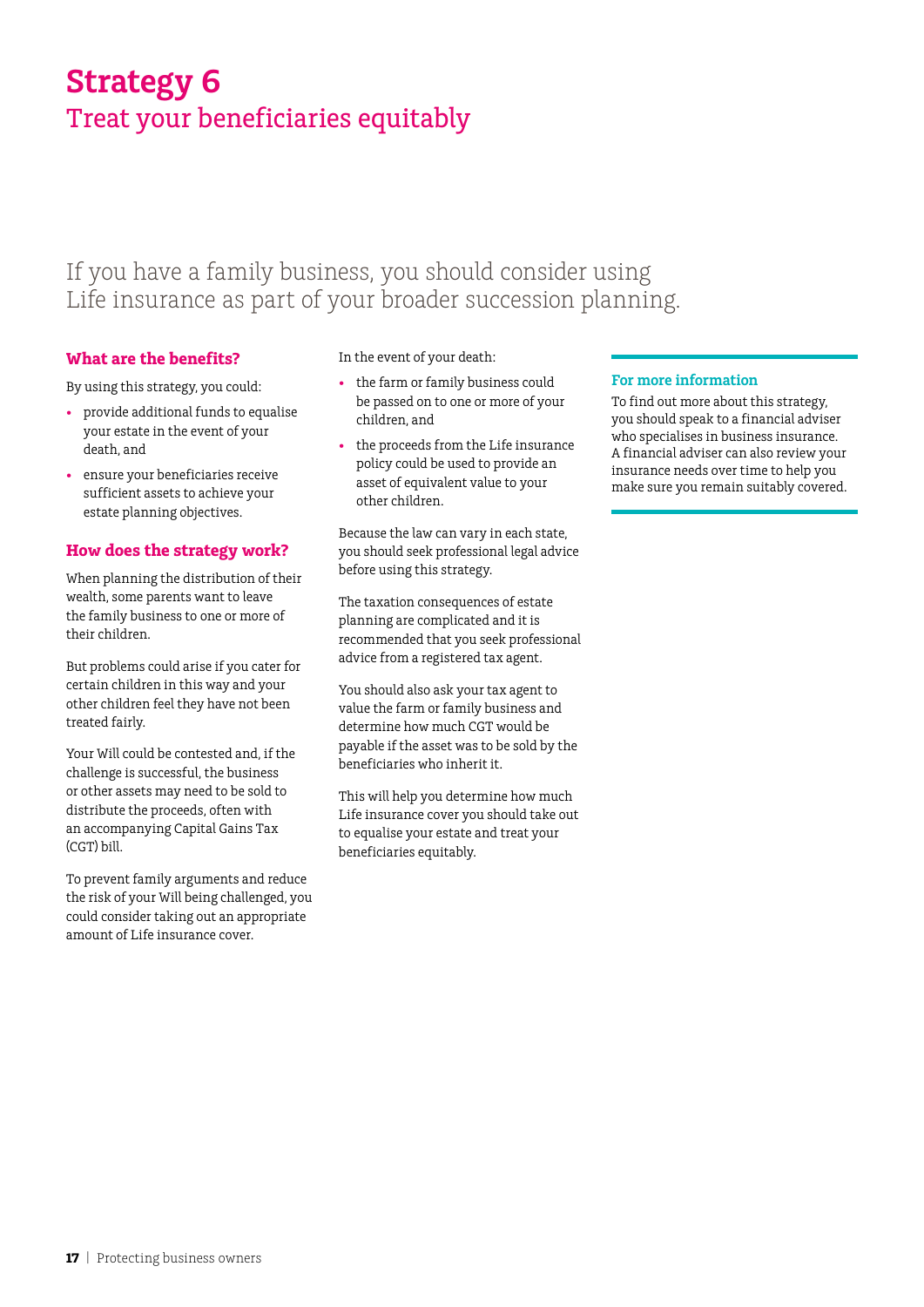### Strategy 6 Treat your beneficiaries equitably

#### **Case study**

**Ted, a third generation farmer and widower** has worked on the family farm his whole life and intends for his son, Stephen, to take ownership when he dies. The farm is worth \$1.2 million and the net value is \$950,000 (after allowing for CGT that would be payable if the asset was sold).

He also has two daughters (Carol and Lauren) who he would like to share equally in his wealth in the event of his death. But the problem he faces is he doesn't have any other significant assets he could pass on to them to ensure they are treated fairly.

To achieve his estate planning objectives, Ted decides to speak to a financial adviser. After assessing his goals and financial situation, his adviser recommends he take out \$1.9 million in Life insurance and make arrangements so that the benefit is split equally between Carol and Lauren.

By using this strategy, Ted ensures that Carol and Lauren would receive \$950,000 each and all three children would receive an asset of equivalent value.



**Note:** This case study highlights the importance of speaking to a financial adviser about using Life insurance to equalise your estate. A financial adviser can also address a range of potential issues and identify other suitable protection strategies – see Tips and traps. The taxation (including CGT) consequences in this example are for illustrative purposes only and may not reflect the actual income tax liability. It is recommended that you consult a registered tax agent to confirm the taxation consequences applicable to your personal situation.

- • There are a number of ways to ensure the Life insurance proceeds are received by your intended beneficiaries. Some of these include having the intended beneficiary as the policy owner, nominating them as a beneficiary of the policy or distributing the money via your Will. Each alternative may have different implications which you should consider before choosing a particular option.
- There may be some advantages in taking out the Life insurance in a super fund (see Strategy 8). However restrictions do apply to who can be nominated as a beneficiary and taxation liabilities may apply to certain eligible persons when a death benefit (including insurance proceeds) is paid in the form of a lump sum, pension or a combination of both from a super fund.
- • Insurance cover purchased through a super fund is owned by the fund trustee, who is responsible for paying benefits subject to relevant legislation and fund rules (see 'Restrictions on nondeath benefits' in the Glossary). When insuring in super you should be clear on the powers and obligations of the relevant trustee when paying benefits.
- It may be more cost-effective over the longer term if you pay level premiums, rather than stepped premiums that increase each year with age (see Strategy 7).
- • To ensure your wishes are carried out upon your death, you should consider your entire estate planning position, including which assets will (and won't) be dealt with by your Will. The best way to do this is to seek professional estate planning advice.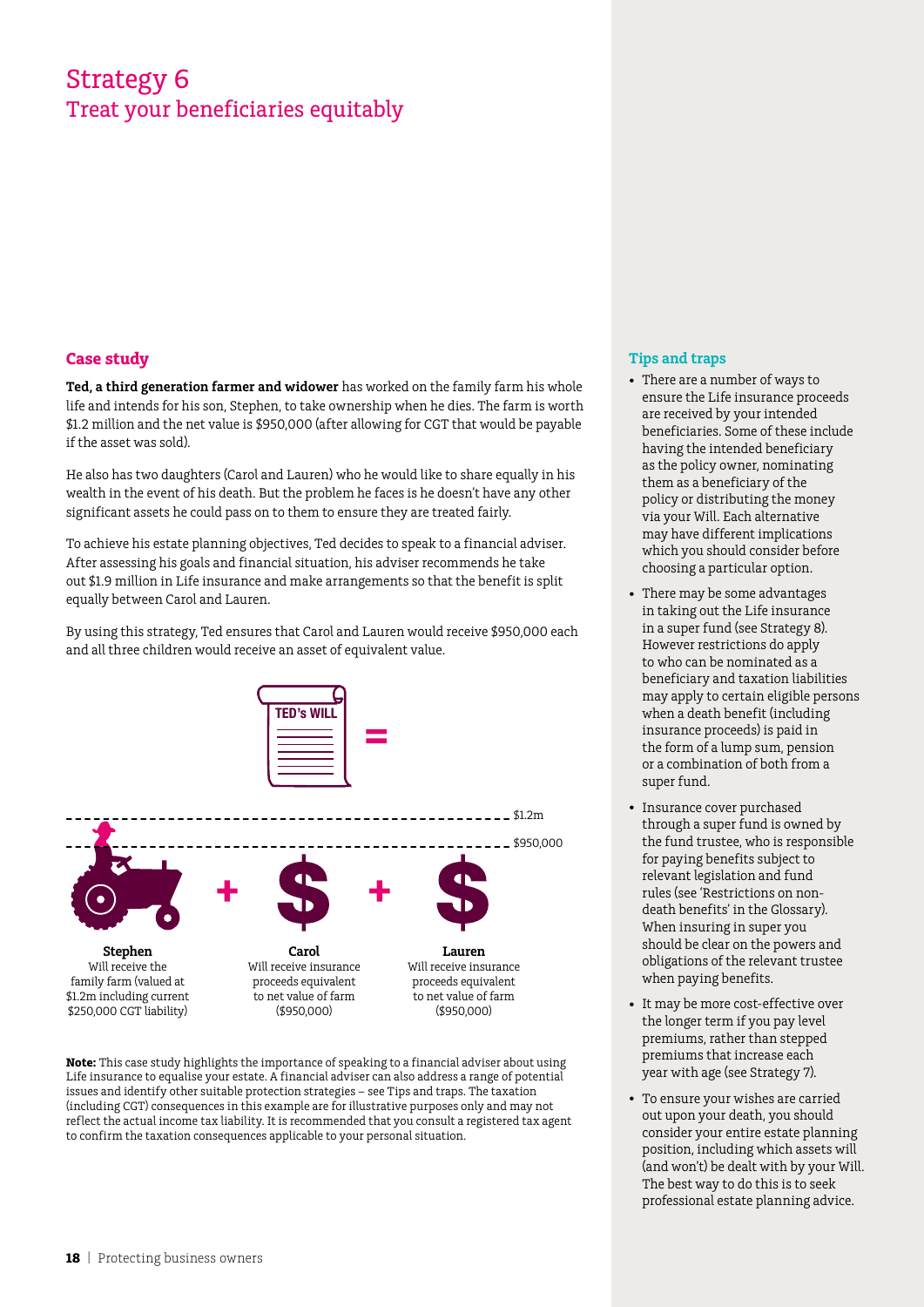### **Strategy 7** Reduce the long‑term cost of your insurance

### When taking out insurances, you should consider paying level rather than stepped premiums.

#### **What are the benefits?**

By using this strategy, you could potentially:

- • pay a lower average premium over the life of the policy, and
- make your cover more affordable at a time when you need it most.

#### **How does the strategy work?**

When you take out insurance within or outside super, there are generally two ways you can pay your premiums.

You can opt for a **stepped premium**  that is calculated each year in line with your age.

Or you can choose a **level premium** that is calculated each year based on your age when the cover commenced. Level premiums are usually higher than stepped premiums at the start (as the graph below reveals).

However, over time, as stepped premiums increase, level premiums could end up cheaper – often at the stage in life when you need the cover most.

The premium savings in the later years could also make up for the additional payments in the earlier years, saving you money over the life of the policy.

The case study on the opposite page provides an example of the long-term savings that choosing level premiums could provide.

#### **For more information**

To find out more about this strategy, you should speak to a financial adviser who specialises in business insurance. A financial adviser can also review your insurance needs over time to help you make sure you remain suitably covered.

**Note:** Choosing a level premium does not mean your premiums are guaranteed or will not change in the future. Level premium rates may increase due to rate increases, CPI increases and policy fee increases. However, unlike stepped premiums, level premiums don't go up by age-related increases.



**Insurance assumptions:** Age 50, male, non-smoker, \$500,000 in Life Cover increased by 5% each year. Based on MLC Limited's standard premium rates as at 18 June 2014 and excludes policy fee. This is for illustrative purposes only and you should refer to the relevant disclosure document before making an insurance decision.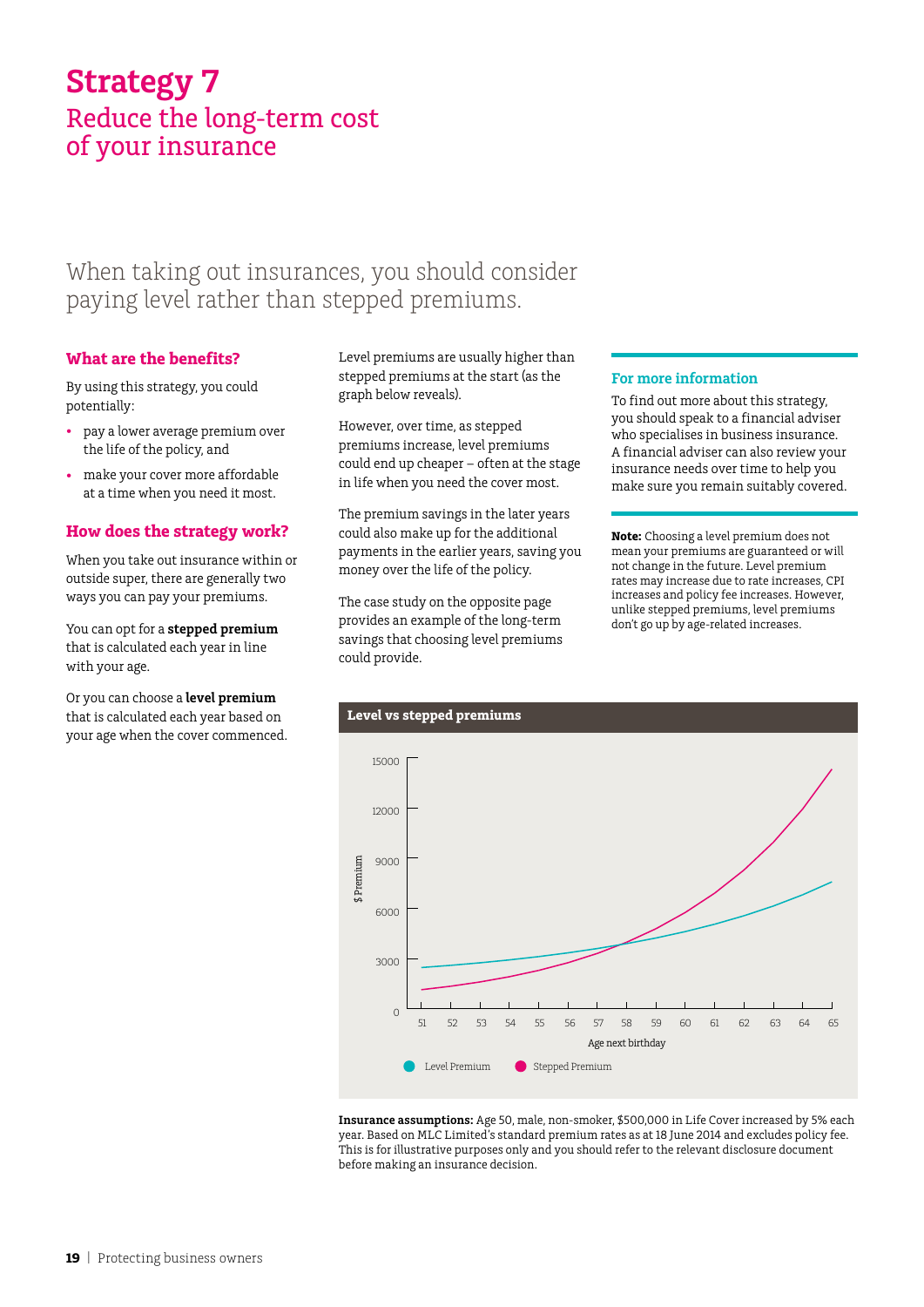### Strategy 7 Reduce the long‑term cost of your insurance

#### **Case study**

**Tom and Harry** are both aged 50 and each own 50% of a concreting business valued at \$1 million.

To protect their respective interests in the business, their financial adviser has recommended they execute a Buy Sell agreement (see Strategy 3) and fund the agreement by each taking out \$500,000 in self-owned Life insurance.

Their adviser also explains it will be even more cost-effective over the longer term if they pay level rather than stepped premiums. This is because, over the next 15 years, they'll both pay level premiums totalling \$32,484 compared to a total of \$48,861 if they choose stepped premiums.

Level premiums could therefore save them each \$16,376 over the next 15 years (or \$10,627 in today's dollars**1**). This is in addition to the savings they could make by holding the insurance in super.

| <b>For both Tom and Harry</b>            | Level<br>premiums | <b>Stepped</b><br>premiums | <b>Difference</b> |
|------------------------------------------|-------------------|----------------------------|-------------------|
| Total premiums over 15 years             | \$32,484          | \$48.861                   | \$16,377          |
| Saving (in today's dollars) <sup>1</sup> |                   |                            | \$10,627          |

Furthermore, if they both pay level premiums, the cost in year 15 (for example) will be \$2,166 each, compared to \$7,168 with stepped premiums. In other words, level premiums could be significantly lower in the later years, when the cover is needed most. However, if Tom and Harry only needed insurance for a shorter time period (eg five years), it may be more cost-effective if they opt for stepped rather than level premiums.

**Insurance assumptions:** For simplicity purposes, we've assumed Tom and Harry pay the same premiums. These premiums are based on MLC Limited's standard premium rates as at 18 June 2014 for non-smoking males, aged 50 with \$500,000 in Life cover increased by 5% each year and includes a policy fee. In reality, they may pay different premiums based on factors such as their age, health and the amount of insurance each of them requires to protect their respective business interests. However, they are both likely to save money over the longer term if they select level rather than stepped premiums. This is for illustrative purposes only and you should refer to the relevant disclosure document before making an insurance decision.

**Note:** This case study highlights the importance of speaking to a financial adviser about the best premium payment option when taking out insurance. A financial adviser can also address a range of potential issues and identify other suitable protection strategies – see Tips and traps.

**1** Assumes an inflation rate of 3% pa.

- • You may want to take out part of your insurance using stepped premiums and use level premiums for the rest. This way, the premium in the earlier years will be lower than if you opt entirely for level premiums. Over time, you could then reduce your stepped premium cover as you build up more assets and potentially need less insurance. As a result, you could end up paying level premiums on most (if not all) of your insurance in the later years, and benefit from the lower premium costs associated with level premiums at that time.
- The earlier you lock in the level premium, the greater the potential long-term savings. This is because level premiums are based on your age when the policy commences and are generally lower if you take out the cover at a younger age. However, as you approach age 65, the difference between the two premium structures diminishes for new policies.
- • Level premiums could make budgeting easier, because you have a greater degree of certainty regarding what your insurance is going to cost when compared to stepped premiums.
- • It could also be more cost-effective over the longer term if you pay level rather than stepped premiums when using insurance for personal (ie non-business) purposes. To find out more about this and other personal protection strategies, see our 'Protecting you and your family' guide.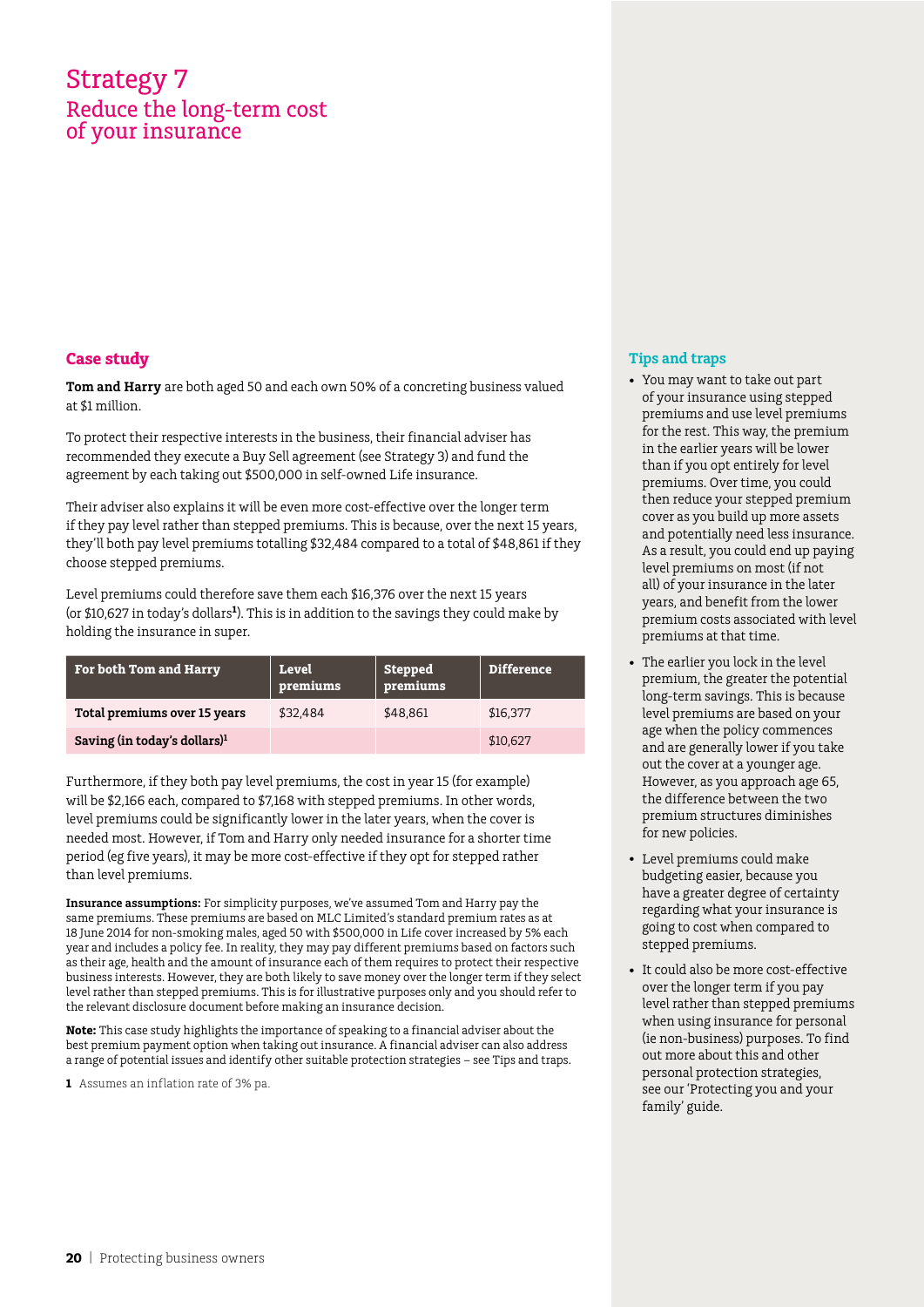### **Strategy 8** Purchase Life and TPD insurance tax-effectively

If you are taking out Life and Total and Permanent Disability (TPD) insurance, you may want to arrange the cover in a super fund rather than outside super.

#### **What are the benefits?**

By using this strategy, you could:

- • potentially reduce the premium costs, and
- enable certain beneficiaries to receive the death or TPD benefit as a tax-effective income stream.

#### **How does the strategy work?**

There are a range of situations in which you could use Life and TPD insurance to protect your business and the interest you have in it.

In some of these cases, it may also be worthwhile taking out the insurance in a super fund, rather than outside super.

One of the key reasons for holding the cover in a super fund is that you could benefit from a range of upfront tax concessions generally not available when insuring outside super. For example:

- • **If you earn less than 10% of your income from eligible employment (eg you're self-employed),** you can generally claim your super contributions as a personal tax deduction – regardless of whether they are used in the fund to purchase investments or insurance.**<sup>1</sup>**
- If you run your business through **a company or trust and you sacrifice some of your salary into super,** you could purchase insurance in your fund with pre-tax dollars (see case study).**<sup>1</sup>**

These tax concessions can generally make it cheaper to insure through a super fund. This will usually also be the case if the sum insured is increased to make a provision for any lump sum tax that is payable on TPD and death benefits in certain circumstances (see FAQs).

Another benefit of insuring in super is that you (or certain eligible dependants) have the option to receive the TPD (or death) benefit as an income stream, rather than a lump sum payment. Where this is done:

- because lump sum tax won't be payable when the income stream is commenced, there is no need to increase the sum insured, and
- the income payments will be concessionally taxed (see FAQs).

An income stream generally won't suit when the purpose of the insurance is to repay business debts or release a loan guarantee or security. This is because, to achieve this objective, the money will need to be received as a lump sum payment.

However, when the insurance is used to fund a Buy Sell agreement or equalise your estate, the beneficiary(ies)**<sup>2</sup>** may prefer to receive the proceeds as a regular and tax-effective income to meet ongoing living expenses.

#### **For more information**

To find out whether you could benefit from using this strategy, you should speak to a financial adviser and a registered tax agent. A financial adviser can also review your insurance needs over time to help you make sure you remain suitably covered.

**Note:** Any contributions made to a super fund including contributions made to cover the cost of insurance premiums, will count towards the contribution caps. If these caps are exceeded an excess contribution tax will be payable.

- **1** From 1 July 2012, an additional 15% tax will apply to certain concessional contributions of individuals whose income and concessional contributions exceed \$300,000. The tax will only apply to those contributions in excess of the \$300,000 threshold and will be assessed to the individual. This measure could reduce the attractiveness of insuring inside super.
- **2** Restrictions apply to who can be nominated as a beneficiary and taxation liabilities may apply to certain eligible persons when a death benefit (including insurance proceeds) is paid in the form of a lump sum, pension or a combination of both from a super fund.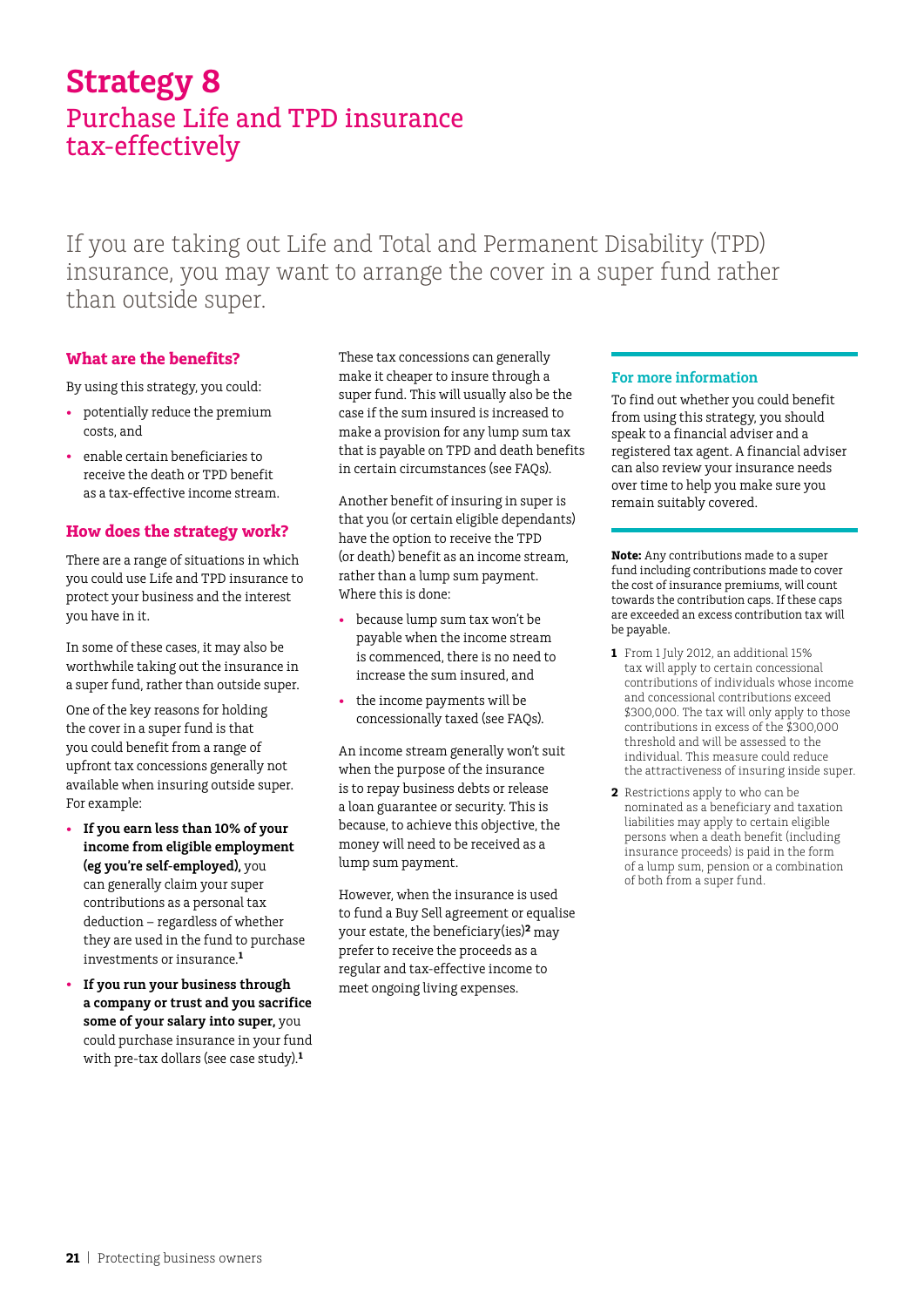### Strategy 8 Purchase Life and TPD insurance tax- effectively case study continued

#### **Case study**

**Phillip aged 50** owns a tiling business valued at \$500,000. The business is run through a company from which Phillip draws a salary, and pays tax at a marginal rate of 39%**<sup>3</sup>**. Phillip wants to leave his business to his son Scott, who works in the business. As part of a strategy to treat his other son, Richard equally, Phillip's financial adviser recommends he:

- • seeks his solicitor's advice on adjusting his Will, and
- fund the arrangement by taking out \$500,000 of Life insurance, where the premium will be \$922**4** in the first year.

His adviser also explains that it will be more cost-effective if Phillip takes out the insurance in super. This is because if he arranges for the company to sacrifice \$922 of his salary into super, he will be able to pay the premiums with pre-tax dollars**5**.

Conversely, if he purchases the insurance outside super and pay the premiums himself from his after-tax salary, the pre-tax cost would be \$1,511 after taking into account his marginal tax rate (ie \$1,511 less tax at 39% [\$589] equals \$922).

By insuring in super, Phillip could make a pre-tax saving of \$589 on the first year's premiums and an after-tax saving of \$360, after taking into account his marginal rate of 39% 3.

- **3** Includes a Medicare levy of 2%.
- **4** These premiums are based on MLC Limited's standard premium rates as at 18 June 2014 for non- smoking males aged 50, with \$500,000 in Life cover that increases by 5% each year and includes a policy fee. This is for illustrative purposes only and you should refer to the relevant disclosure document before making an insurance decision.
- **5** Because super funds generally receive a tax deduction for death and disability premiums, no tax is deducted from the salary sacrifice super contributions (see FAQs). From 1 July 2012, an additional 15% tax will apply to certain concessional contributions of individuals whose income and concessional contributions exceed \$300,000. The tax will only apply to those contributions in excess of the \$300,000 threshold and will be assessed to the individual. This additional tax will affect these individuals in this income bracket only. A contribution cap of \$30,000 (2014/15) applies to those 48 and younger and \$35,000 (2014/15) for those 49 and over as at 30 June 2014. If an individual's contribution exceeds their respective cap the ATO will make a determination on the excess concessional contributions and the amount will be added to individual's assessable income for the same financial year the excess contribution was made. Contributions that are salary sacrificed must be formally agreed with your employer in an effective salary sacrifice agreement.

- Insurance cover purchased through a super fund is owned by the fund trustee, who is responsible for paying benefits subject to relevant legislation and the fund rules (see 'Restrictions on non-death benefits' in the Glossary). When insuring in super, you should be clear on the powers and obligations of the relevant trustee when paying benefits.
- • When making salary sacrifice or personal deductible contributions to fund insurance premiums in a super fund, you should take into account the concessional contribution cap (see Glossary).
- • When insuring in super, you can usually arrange to have the premiums deducted from your account balance without making additional contributions to cover the cost. This can enable you to get the cover you need without reducing your cashflow.
- • While Critical Illness insurance is generally not available within super, it is possible to purchase Income Protection (or Salary Continuance) insurance in super with a choice of benefit payment periods up to age 65. To find out more about the tax implications, see FAQs.
- It may be even more cost-effective over the longer term if you pay level premiums, rather than stepped premiums that increase each year with age (see Strategy 7).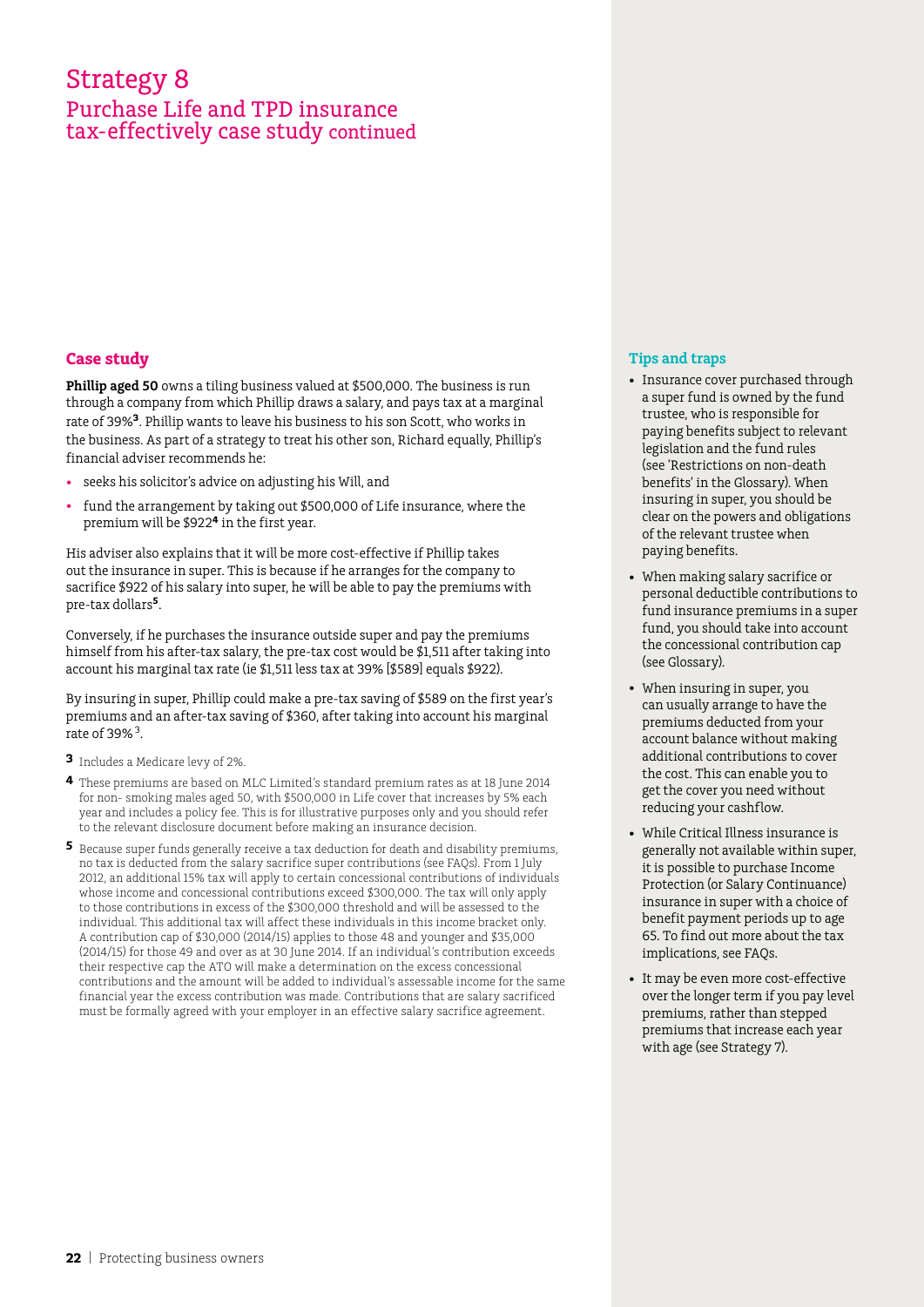### Strategy 8 Purchase Life and TPD insurance tax- effectively case study continued

|                                               | Insurance purchased<br>outside super (with<br>after-tax salary) | <b>Insurance purchased</b><br>inside super (via<br>salary sacrifice) |
|-----------------------------------------------|-----------------------------------------------------------------|----------------------------------------------------------------------|
| Premium (pa)                                  | \$922                                                           | \$922                                                                |
| Plus tax at marginal rate of 39% <sup>3</sup> | \$589                                                           | N/A                                                                  |
| Pre-tax salary received<br>or sacrificed      | \$1,511                                                         | \$922                                                                |
| Pre-tax saving                                | N/A                                                             | \$589                                                                |
| After-tax saving                              | N/A                                                             | \$360                                                                |

Let's now assume he continues this cover for 15 years and the amount of insurance increased by 5% pa, to ensure the benefit payable keeps pace with inflation. Over this period, the after-tax savings could amount to \$12,570 (in today's dollars). So insuring in super could be significantly cheaper over a long time period.

**Note:** This case study highlights the importance of speaking to a financial adviser about the benefits of taking out insurance in a super fund. A financial adviser can also address a range of potential issues and identify other suitable protection strategies – see Tips and traps.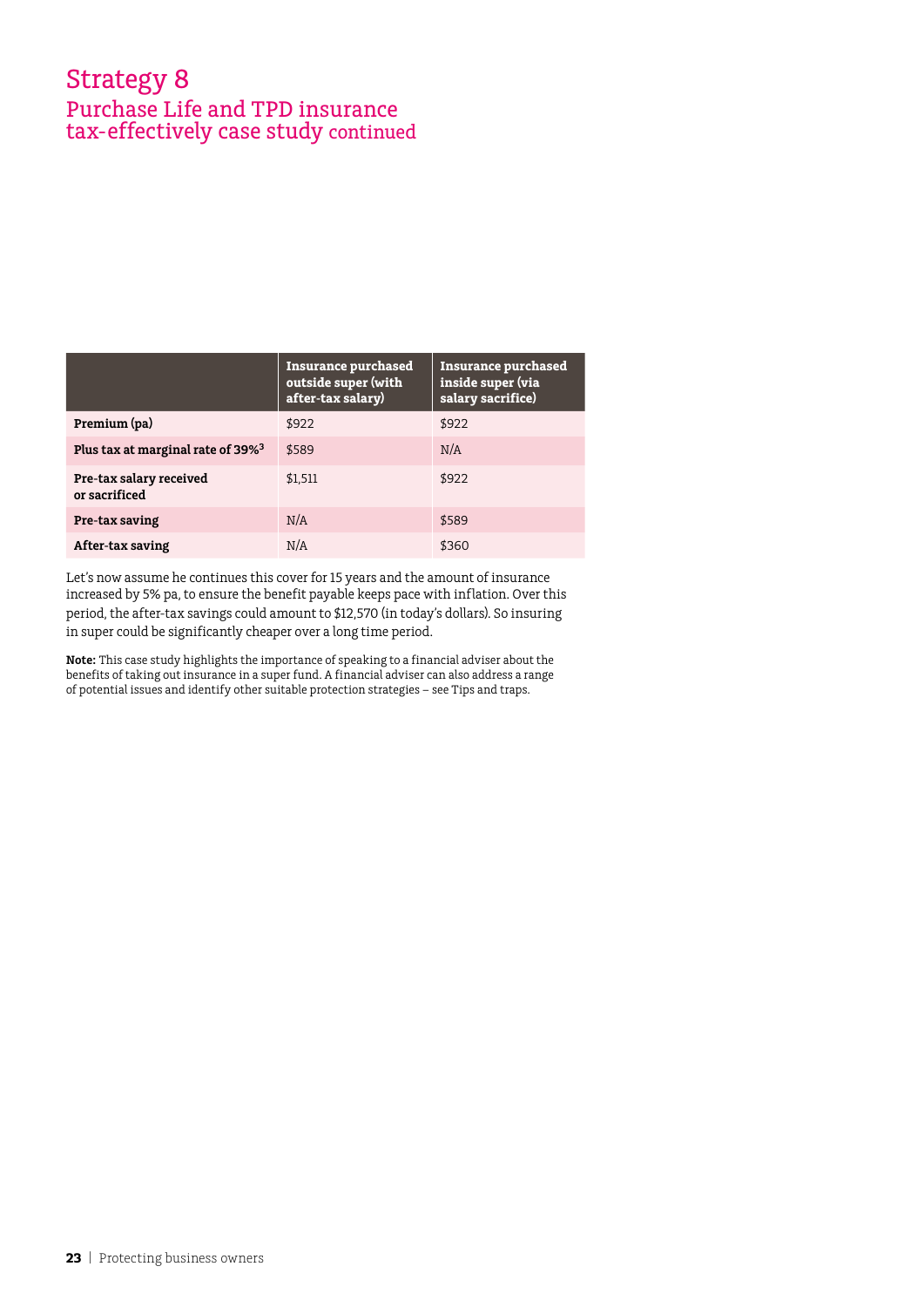## **One Minute Insurance Check**

### Complete the One Minute Insurance Check below to help assess your insurance needs.

#### **Your business needs**

If a business owner (or another key person) dies or becomes disabled, have sufficient insurances been taken out to protect your business from a decline in revenue/profits and enable it to meet its ongoing financial commitments (eg loans, overdrafts, creditors or leases)?

| Yes    |
|--------|
| No     |
| Unsure |

If one of the owners was to die or become disabled, have business succession arrangements (with sufficient funding) been made to ensure an orderly transition of ownership?

| Yes    |
|--------|
| No     |
| Unsure |

If you were unable to work in your business for a year, could you continue to pay your ongoing business expenses (eg loan repayments or rent, leasing costs, utility bills)?

| Yes    |
|--------|
| No     |
| Unsure |

#### **Your personal needs**

Would your current insurances, including those within super funds, be enough to pay off your personal debts (eg mortgage, car loan, credit card) and keep your family comfortable for the rest of their lives?



If something unexpected happened to your spouse, could you afford a housekeeper or nanny to look after any children?

| Yes    |
|--------|
| Νo     |
| Unsure |

If you were unable to work for three months, or longer, because of an accident or illness, could you meet your lifestyle expenses (eg loan repayments, rent, food, education, clothing, entertainment) without a regular income?



#### **Other needs**

Are you aware it can generally be more tax-effective to buy insurance in a super fund?

Are you aware that choosing to pay level rather than stepped premiums could reduce the cost of insurance over the long term?

#### **Want some help?**

If you answered no or unsure to any of these questions, it could be time you considered talking to an expert about protecting your business and your family.

#### **For more information**

If you do not have an adviser, contact MLC on **132 652** or go to **mlc.com.au**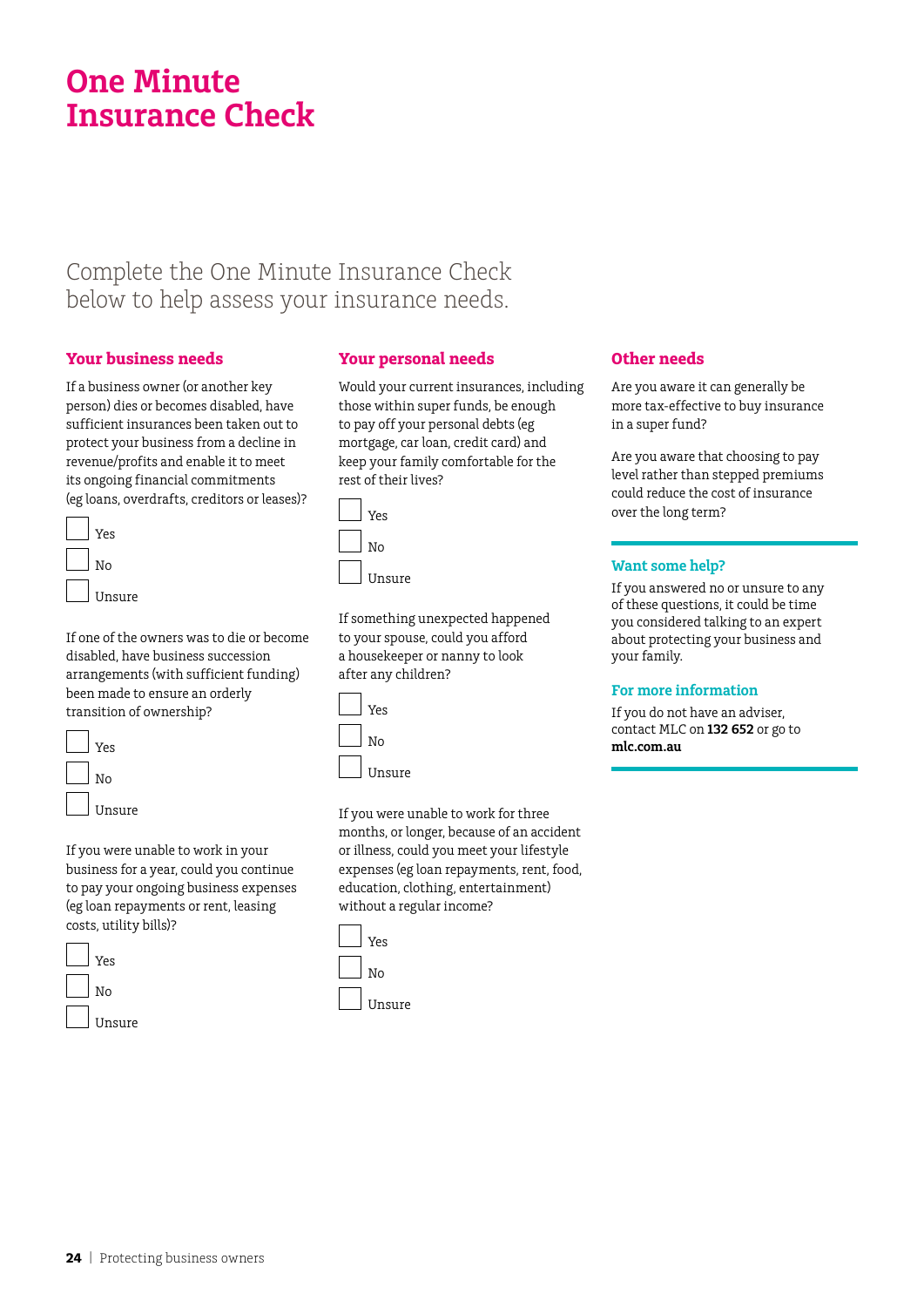## **Keep your insurance going in tough times**

During tough economic times, you may look for ways to cut your expenses. However, when reviewing your budget, insurance should be one of the last items examined.

If the unthinkable were to happen and you didn't have adequate insurance, the financial impact on you and your business could be quite dramatic.

Regardless of whether you're feeling the squeeze right now or looking for ways to reduce your expenses, there are a number of ways many of us can make insurance cover more affordable.

#### **Buy your insurance in super**

If you buy your insurance through a super fund, you may be able to take advantage of a range of tax concessions generally not available when insuring outside super (see Strategy 8).

Alternatively, you could arrange to have your premiums deducted from your existing superannuation account balance without making additional contributions to cover the cost. This can make your insurance affordable if you don't have sufficient cashflow to fund the premiums.

The trade-off with this option is that you will use up some of the money that could otherwise meet your living expenses in retirement.

While this could impact your lifestyle when you are no longer working, think of what could happen to your family's lifestyle in the interim if the worst were to happen.

Without insurance, your family could run down your savings very quickly and face financial difficulty well before your intended retirement date.

#### **Pay level premiums**

If you elect to pay level rather than stepped premiums, you could reduce the long-term cost of your insurance considerably (see Strategy 7). This is because, over time, level premiums could end up cheaper, often at a stage in life when you need the cover the most.

#### **Pay your premiums annually**

In some cases, you may be eligible for a discount if you pay your premiums annually, rather than monthly.

#### **Consolidate your insurances**

Holding all your personal insurances in the one policy could enable you to save on fees. Fee savings could also be made by consolidating the insurances held by yourself, your spouse and other family members (in some cases) into the one policy.

#### **Choose a longer waiting period and shorter benefit payment period for Income Protection**

Most Income Protection insurance policies enable you to choose how long you will need to wait before the insurance benefit will start to be paid and how long it will be paid for. Choosing a longer waiting period and a shorter benefit payment period can reduce your premiums, in some cases significantly.

#### **Reduce the sum insured**

As a last resort, you could consider insuring yourself for a lower amount. If something were to happen to you, this would clearly be a better option than cancelling your insurance completely.

But you also need to keep in mind that reducing the sum insured could leave you (or your family) without sufficient money to meet your financial goals should the unthinkable happen.

#### **For more information**

To find out how you could make your premiums more affordable, we recommend you speak to a financial adviser.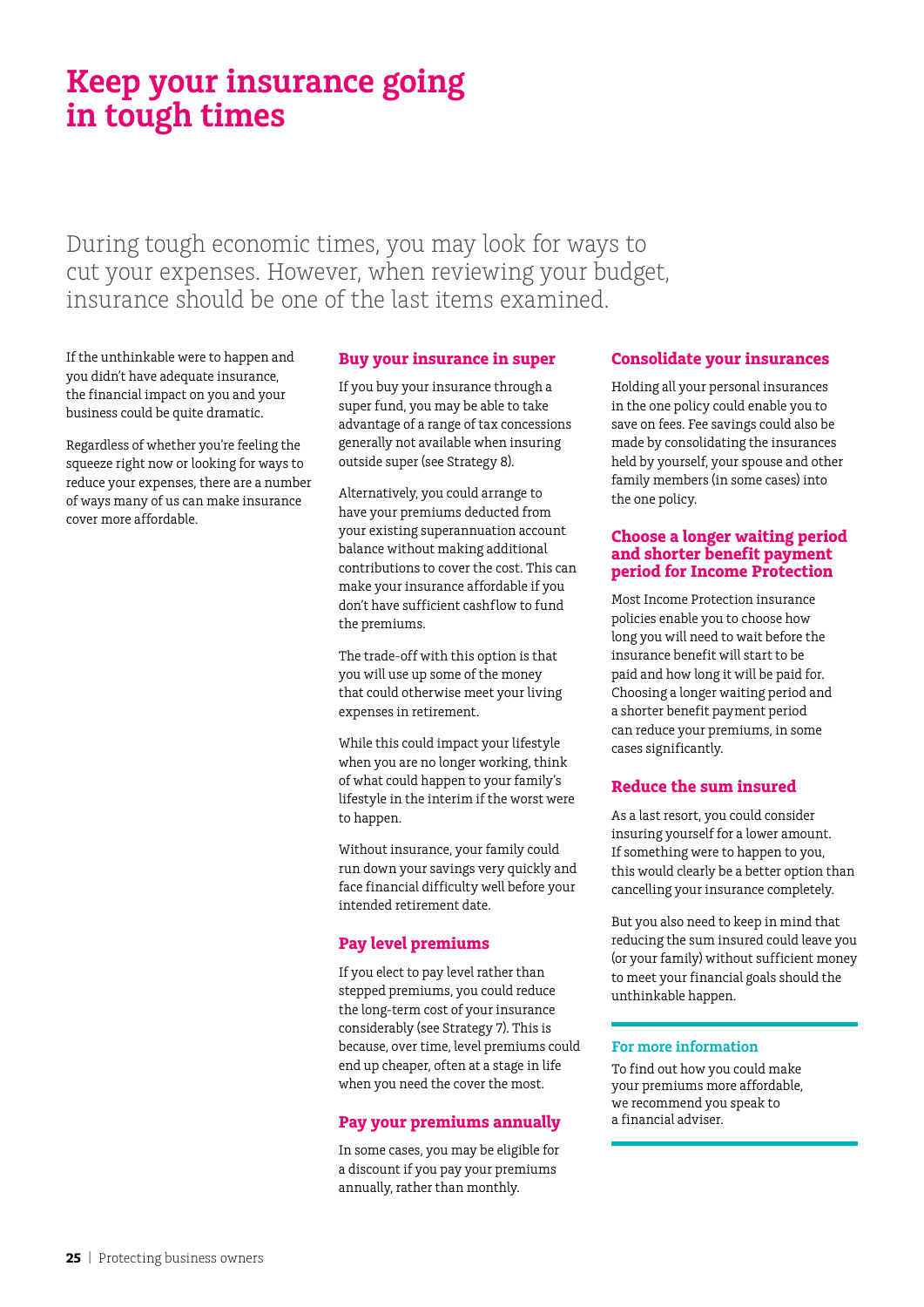In this section, we summarise the taxation treatment of different types of insurance based on our understanding of taxation legislation and Australian Taxation Office practice as at 1 July 2014. The tax implications can vary, depending on the reason the insurance is purchased and the person (or the entity) who owns the policy. You should therefore seek professional advice regarding your own taxation position from registered tax agent before relying on this information.

#### **What are the tax implications of Life insurance?**

| <b>Scenario</b>                                                                                                                                   | What tax concessions<br>are available?                                                                                                                                  | Are the benefits<br>assessed as income?                                                                                                                                            | Are the benefits subject<br>to Capital Gains Tax?                                                                             |
|---------------------------------------------------------------------------------------------------------------------------------------------------|-------------------------------------------------------------------------------------------------------------------------------------------------------------------------|------------------------------------------------------------------------------------------------------------------------------------------------------------------------------------|-------------------------------------------------------------------------------------------------------------------------------|
| Where an individual<br>owns the policy on<br>their own life and the<br>premiums are paid by the<br>individual for personal<br>protection purposes | None                                                                                                                                                                    | N <sub>0</sub>                                                                                                                                                                     | No, unless the recipient is<br>not the original beneficial<br>owner and acquired the<br>policy for consideration <sup>2</sup> |
| Where an individual owns<br>the policy on their own life<br>and the premiums are paid<br>by the individual's employer                             | The employer may be able to<br>claim the premiums and related<br>fringe benefits tax (FBT) <sup>1</sup> as a<br>tax deduction.                                          | N <sub>0</sub>                                                                                                                                                                     | (No as above)                                                                                                                 |
| Where a company, trustee<br>of a trust, partners in a<br>partnership or sole trader<br>owns the policy for Revenue<br>protection purposes         | The company, trustee of a trust,<br>partnership or sole trader may be<br>able to claim the premiums as a<br>tax deduction (provided a term<br>insurance policy is used) | Yes – the benefits are assessable<br>to the company, trustee of a trust,<br>partnership or sole trader at the<br>applicable tax rate (provided a term<br>insurance policy is used) | No                                                                                                                            |
| Where a company, trustee<br>of a trust, partners in a<br>partnership or sole trader<br>owns the policy for Asset<br>(debt) protection purposes    | None                                                                                                                                                                    | No                                                                                                                                                                                 | No, unless the recipient is<br>not the original beneficial<br>owner and acquired the<br>policy for consideration <sup>2</sup> |

**Note:** This taxation information is based on our understanding of current legislation and Australian Taxation Office practice as at 1 July 2014. Our comments are general only. The taxation treatment may vary according to your individual circumstances and may not apply in all cases. You should therefore seek professional advice regarding your own taxation position from a registered tax agent before relying on this information.

**1** FBT of 47% is payable on the taxable value of the premiums.

**2** Consideration may be monetary or otherwise but does not include premiums paid on the policy.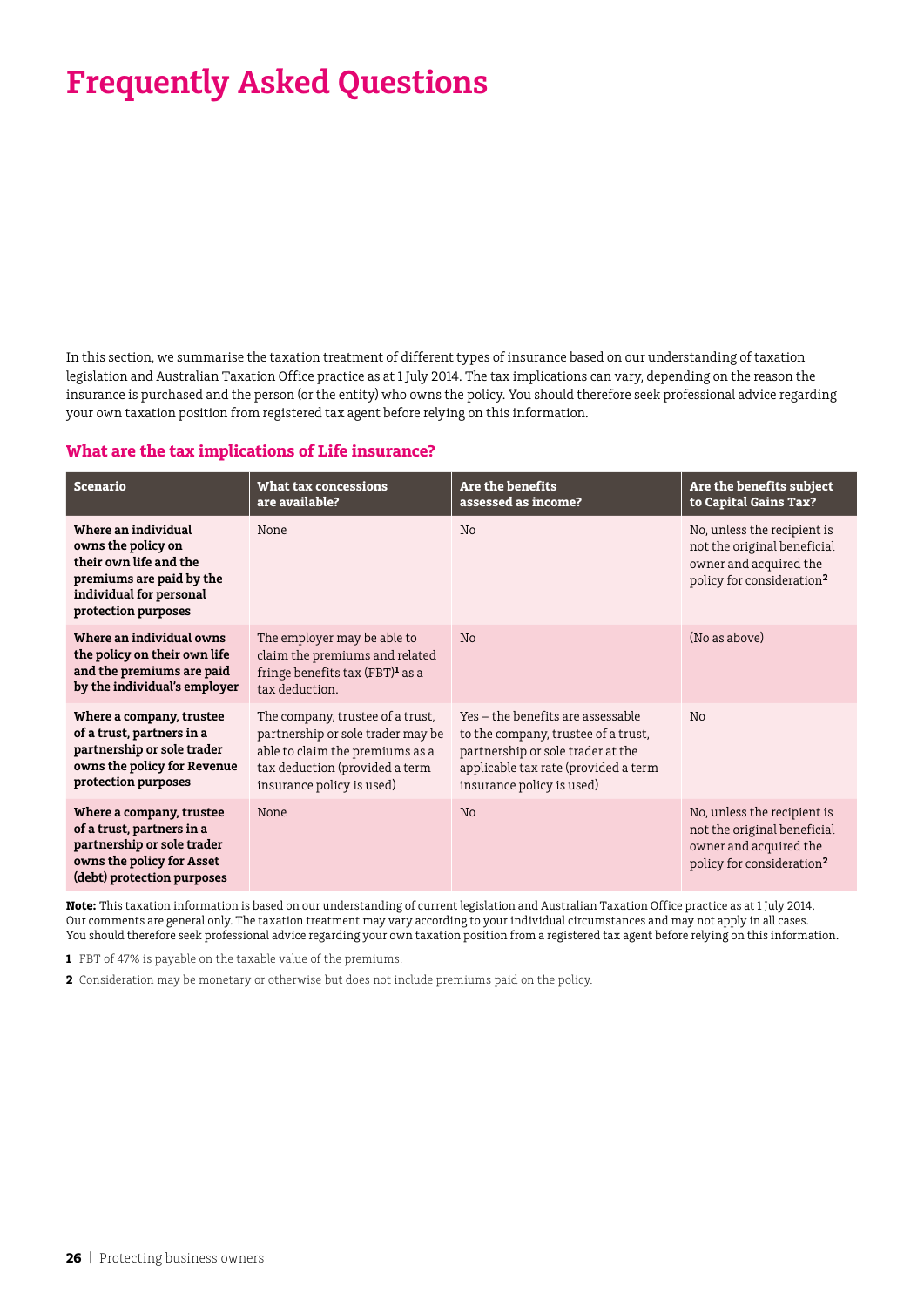#### **What are the tax implications of Life insurance? Continued**

| <b>Scenario</b>                                                                                | <b>What tax concessions</b>                                                                                                                                                                                                                                                                                                                                                                                                                           | <b>Are the benefits</b>                                                                                                                                                                                                                                                                                                                                                                                                                                                                                                                                                                                                                                                                                                                                                                                                                                                                                                                                                                                                                                                                                                                                                      | Are the benefits subject |
|------------------------------------------------------------------------------------------------|-------------------------------------------------------------------------------------------------------------------------------------------------------------------------------------------------------------------------------------------------------------------------------------------------------------------------------------------------------------------------------------------------------------------------------------------------------|------------------------------------------------------------------------------------------------------------------------------------------------------------------------------------------------------------------------------------------------------------------------------------------------------------------------------------------------------------------------------------------------------------------------------------------------------------------------------------------------------------------------------------------------------------------------------------------------------------------------------------------------------------------------------------------------------------------------------------------------------------------------------------------------------------------------------------------------------------------------------------------------------------------------------------------------------------------------------------------------------------------------------------------------------------------------------------------------------------------------------------------------------------------------------|--------------------------|
|                                                                                                | are available?                                                                                                                                                                                                                                                                                                                                                                                                                                        | assessed as income?                                                                                                                                                                                                                                                                                                                                                                                                                                                                                                                                                                                                                                                                                                                                                                                                                                                                                                                                                                                                                                                                                                                                                          | to Capital Gains Tax?    |
| Where the trustee of a<br>superannuation fund owns<br>a policy on the life of a<br>fund member | The Trustee may be able to claim<br>the premium as a tax deduction<br>At the fund member level:<br>• Self-employed <sup>3</sup> and other<br>eligible people can claim their<br>personal super contributions<br>as a tax deduction.<br>• Employees can arrange to<br>make pre-tax (salary sacrifice)<br>super contributions.<br>Note: These super contributions<br>will count towards the member's<br>concessional contribution cap<br>(see page 32). | If paid as a lump sum:<br>• Dependants for tax purposes <sup>4</sup> can<br>receive unlimited tax-free amounts.<br>• Payments to non-dependants will<br>be subject to tax as follows:<br>- no tax is payable on the tax<br>free component<br>- the taxed element of the taxable<br>component is taxed at 17% <sup>5</sup><br>- the untaxed element of the<br>taxable component is taxed<br>at 32% <sup>5</sup> .<br>If paid as an <b>income stream</b> , the<br>income payments will be tax-free<br>if the deceased (or the recipient)<br>is aged 60 or over. Otherwise, the<br>income payments less any tax free<br>component will be taxable at the<br>recipient's marginal rate (less a 15%<br>pension tax offset) until they reach<br>age 60 from which time they will<br>be tax-free.<br><b>Note:</b> Only certain dependants are<br>able to receive a death benefit as an<br>income stream. These include a spouse,<br>children under age 18, financially<br>dependent children aged between 18<br>and 25, other financial dependants<br>(excluding children), disabled children<br>and people in an interdependency<br>relationship with the deceased<br>fund member. | No                       |

**3** To qualify as self-employed for this purpose, you must earn less than 10% of your assessable income, reportable fringe benefits and reportable employer super contributions from eligible employment.

**4** Includes a spouse (legally married or de facto including same sex), a former spouse, children under age 18, a financial dependant and a person in an interdependency relationship with the deceased.

**5** Includes a Medicare levy of 2%.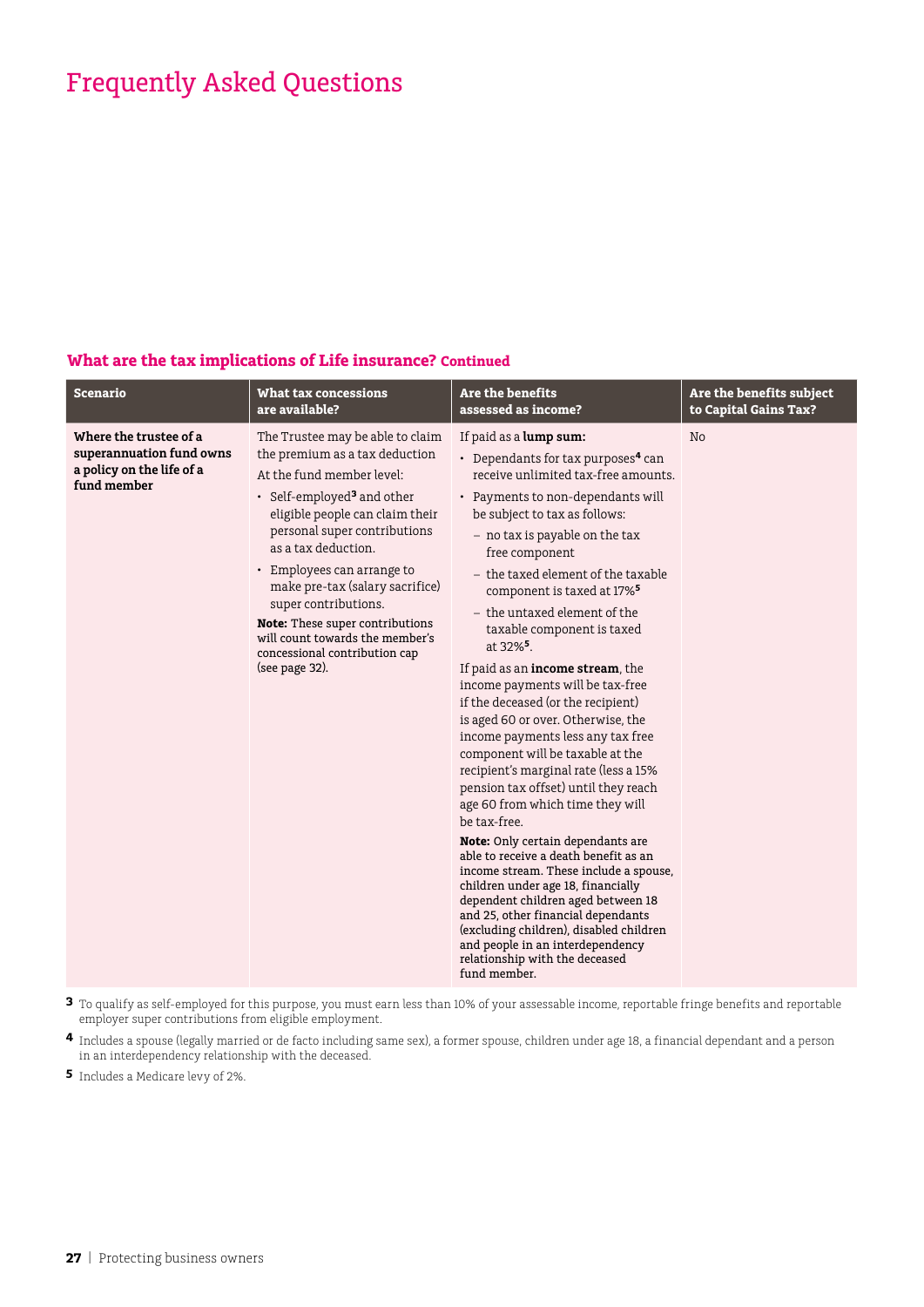#### **What are the tax implications of Total and Permanent Disability (TPD) insurance?**

| <b>Scenario</b>                                                                                                                                   | What tax concessions<br>are available?                                                                                         | <b>Are the benefits</b>                                                                                                              | Are the benefits subject<br>to Capital Gains Tax?                                                                                                                                                                     |
|---------------------------------------------------------------------------------------------------------------------------------------------------|--------------------------------------------------------------------------------------------------------------------------------|--------------------------------------------------------------------------------------------------------------------------------------|-----------------------------------------------------------------------------------------------------------------------------------------------------------------------------------------------------------------------|
| Where an individual<br>owns the policy on<br>their own life and the<br>premiums are paid by the<br>individual for personal<br>protection purposes | None                                                                                                                           | N <sub>0</sub>                                                                                                                       | No, so long as the person<br>receiving the insurance benefit<br>is the life insured or a defined<br>relative <sup>7</sup> of the life insured                                                                         |
| Where an individual owns<br>the policy on their own life<br>and the premiums are paid<br>by the individual's employer                             | The employer may be able to<br>claim the premiums and related<br>fringe benefits tax (FBT) <sup>6</sup> as a<br>tax deduction. | N <sub>o</sub>                                                                                                                       | (No as above)                                                                                                                                                                                                         |
| Where a company, trustee<br>of a trust, partners in a<br>partnership or sole trader<br>owns the policy for Revenue<br>protection purposes         | The company, trustee of a trust,<br>partnership or sole trader may<br>be able to claim the premiums<br>as a tax deduction.     | Yes - the benefits are assessable<br>to the company, trustee of a<br>trust, partnership or sole trader<br>at the applicable tax rate | Yes – if the recipient is not the<br>life insured or a defined relative <sup>7</sup><br>of the life insured. However,<br>the capital gain is reduced<br>by the amount included as<br>assessable income <sup>8</sup> . |
| Where a company, trustee<br>of a trust, partners in a<br>partnership or sole trader<br>owns the policy for Asset<br>(debt) protection purposes    | None                                                                                                                           | N <sub>o</sub>                                                                                                                       | Yes - if the recipient is not the<br>life insured or a defined relative <sup>7</sup><br>of the life insured                                                                                                           |

**6** FBT of 47% is payable on the taxable value of the premiums.

**7** A defined relative includes:

a. the person's spouse, or

b. the parent, grandparent, brother, sister, uncle, aunt, nephew, niece, lineal descendant or adopted child of that person, or of that person's spouse, or

- c. the spouse of a person referred to in paragraph (b).
- **8** It's generally unlikely for a capital gain to be higher than the amount otherwise assessable as income.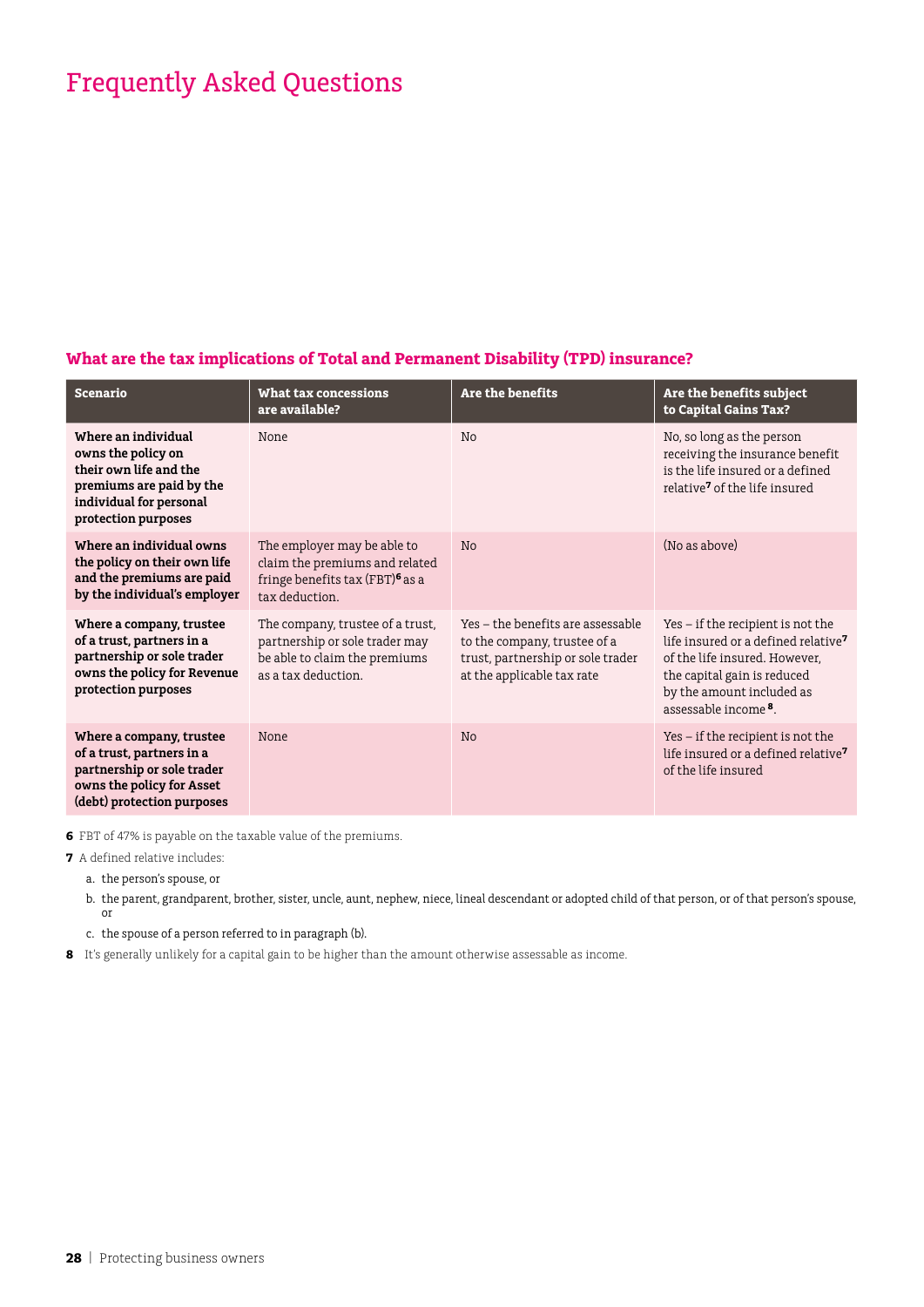#### **What are the tax implications of Total and Permanent Disability (TPD) insurance? Continued**

| <b>Scenario</b>                                                                                | What tax concessions<br>are available?                                                                                                                                                                                                                                                                                                                                                                                                                                                                                                                                                                                                                                                                                       | Are the benefits                                                                                                                                                                                                                                                                                                                                                                                                                                                                                                                                                                                                      | Are the benefits subject<br>to Capital Gains Tax? |
|------------------------------------------------------------------------------------------------|------------------------------------------------------------------------------------------------------------------------------------------------------------------------------------------------------------------------------------------------------------------------------------------------------------------------------------------------------------------------------------------------------------------------------------------------------------------------------------------------------------------------------------------------------------------------------------------------------------------------------------------------------------------------------------------------------------------------------|-----------------------------------------------------------------------------------------------------------------------------------------------------------------------------------------------------------------------------------------------------------------------------------------------------------------------------------------------------------------------------------------------------------------------------------------------------------------------------------------------------------------------------------------------------------------------------------------------------------------------|---------------------------------------------------|
| Where the trustee of a<br>superannuation fund owns<br>a policy on the life of a<br>fund member | The Trustee may be able to<br>claim a portion of the premium<br>as a tax deduction. In some<br>cases, a deduction of 100% of<br>the premium may be available<br>to the trustee. The portion<br>that is deductible will depend<br>on the terms of the policy and<br>the application of the relevant<br>taxation law <sup>9</sup> .<br>At the fund member level:<br>• Self-employed <sup>10</sup> and other<br>eligible people can claim their<br>personal super contributions<br>as a tax deduction.<br>• Employees can arrange to<br>make pre-tax (salary sacrifice)<br>super contributions.<br><b>Note:</b> These super contributions<br>will count towards the member's<br>concessional contribution cap<br>(see page 32). | If paid as a lump sum:<br>• No tax is payable on the Tax<br>free component.<br>• The taxable component is:<br>$-$ taxed at 22% $11$ if<br>under age 55<br>$-$ taxed at 17% $^{11}$ on amounts<br>above $$185,000$ <sup>12</sup> if aged<br>55 to 59<br>- tax-free if aged 60 or over.<br>If paid as an <b>income stream</b> , the<br>income payments will be tax-free<br>if the disabled fund member is<br>aged 60 or over. Otherwise, the<br>income payments less any tax<br>free component will be taxable at<br>the disabled member's marginal<br>rate (less a 15% pension tax<br>offset) until they reach age 60. | No                                                |

- **9** The government has banned the provision of own occupation insurance in all superannuation funds from 1 July 2014. Policies held at that date can continue to be owned by the super trustee.
- **10** To qualify as self-employed for this purpose, you must earn less than 10% of your assessable income, reportable fringe benefits and reportable employer super contributions from eligible employment.
- **11** Includes a Medicare levy of 2%, where not paid via the deceased's estate.
- **12** This 'low rate cap' applies for the 2014/15 financial year (and post-June 1993 components prior to 1 July 2007) when taken as cash from age 55 and under 60.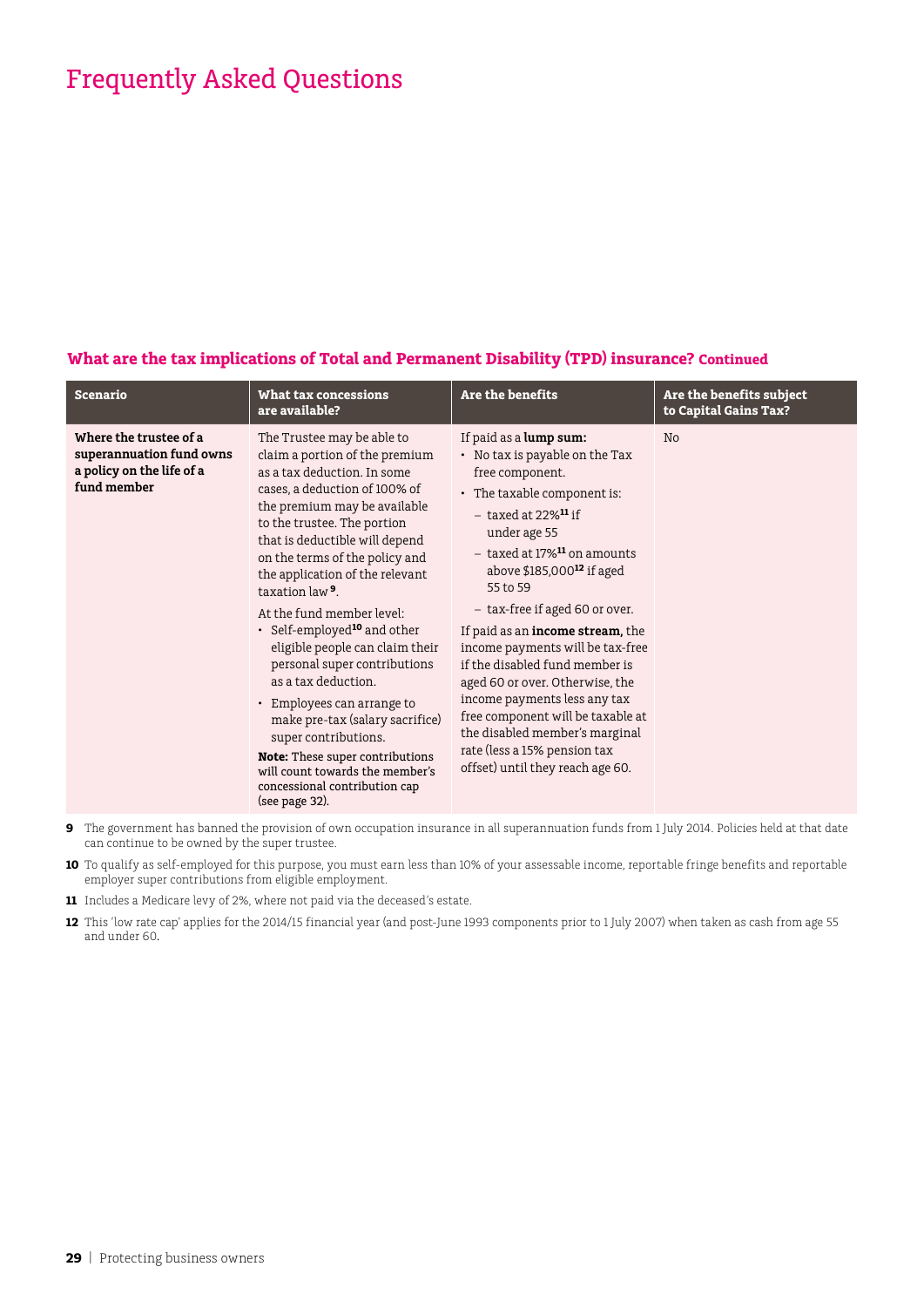#### **What are the tax implications of Critical Illness insurance (when the benefit is paid as a lump sum)?**

| <b>Scenario</b>                                                                                                                                   | What tax concessions<br>are available?                                                                                          | <b>Are the benefits</b><br>assessed as income?                                                                                       | Are the benefits subject to<br><b>Capital Gains Tax?</b>                                                                                                                                                                  |
|---------------------------------------------------------------------------------------------------------------------------------------------------|---------------------------------------------------------------------------------------------------------------------------------|--------------------------------------------------------------------------------------------------------------------------------------|---------------------------------------------------------------------------------------------------------------------------------------------------------------------------------------------------------------------------|
| Where an individual<br>owns the policy on<br>their own life and the<br>premiums are paid by the<br>individual for personal<br>protection purposes | None                                                                                                                            | No                                                                                                                                   | No, so long as the person<br>receiving the insurance benefit<br>is the life insured or a defined<br>relative <sup>14</sup> of the life insured                                                                            |
| Where an individual owns<br>the policy on their own life<br>and the premiums are paid<br>by the individual's employer                             | The employer may be able to<br>claim the premiums and related<br>fringe benefits tax (FBT) <sup>13</sup> as a<br>tax deduction. | <b>No</b>                                                                                                                            | (No as above)                                                                                                                                                                                                             |
| Where a company, trustee<br>of a trust, partners in a<br>partnership or sole trader<br>owns the policy for Revenue<br>protection purposes         | The company, trustee of a trust,<br>partnership or sole trader may<br>be able to claim the premiums<br>as a tax deduction.      | Yes – the benefits are assessable<br>to the company, trustee of a<br>trust, partnership or sole trader<br>at the applicable tax rate | $Yes - if the recipient is not$<br>the life insured or a defined<br>relative <sup>14</sup> of the life insured.<br>However, the capital gain is<br>reduced by the amount included<br>as assessable income <sup>15</sup> . |
| Where a company, trustee<br>of a trust, partners in a<br>partnership or sole trader<br>owns the policy for Asset<br>(debt) protection purposes    | None                                                                                                                            | <b>No</b>                                                                                                                            | $Yes - if the recipient is not$<br>the life insured or a defined<br>relative <sup>14</sup> of the life insured                                                                                                            |

**13** FBT of 47% is payable on the taxable value of the premiums.

**14** A defined relative includes:

a. the person's spouse, or

b. the parent, grandparent, brother, sister, uncle, aunt, nephew, niece, lineal descendant or adopted child of that person, or of that person's spouse, or

c. the spouse of a person referred to in paragraph (b).

**15** It's generally unlikely for a capital gain to be higher than the amount otherwise assessable as income.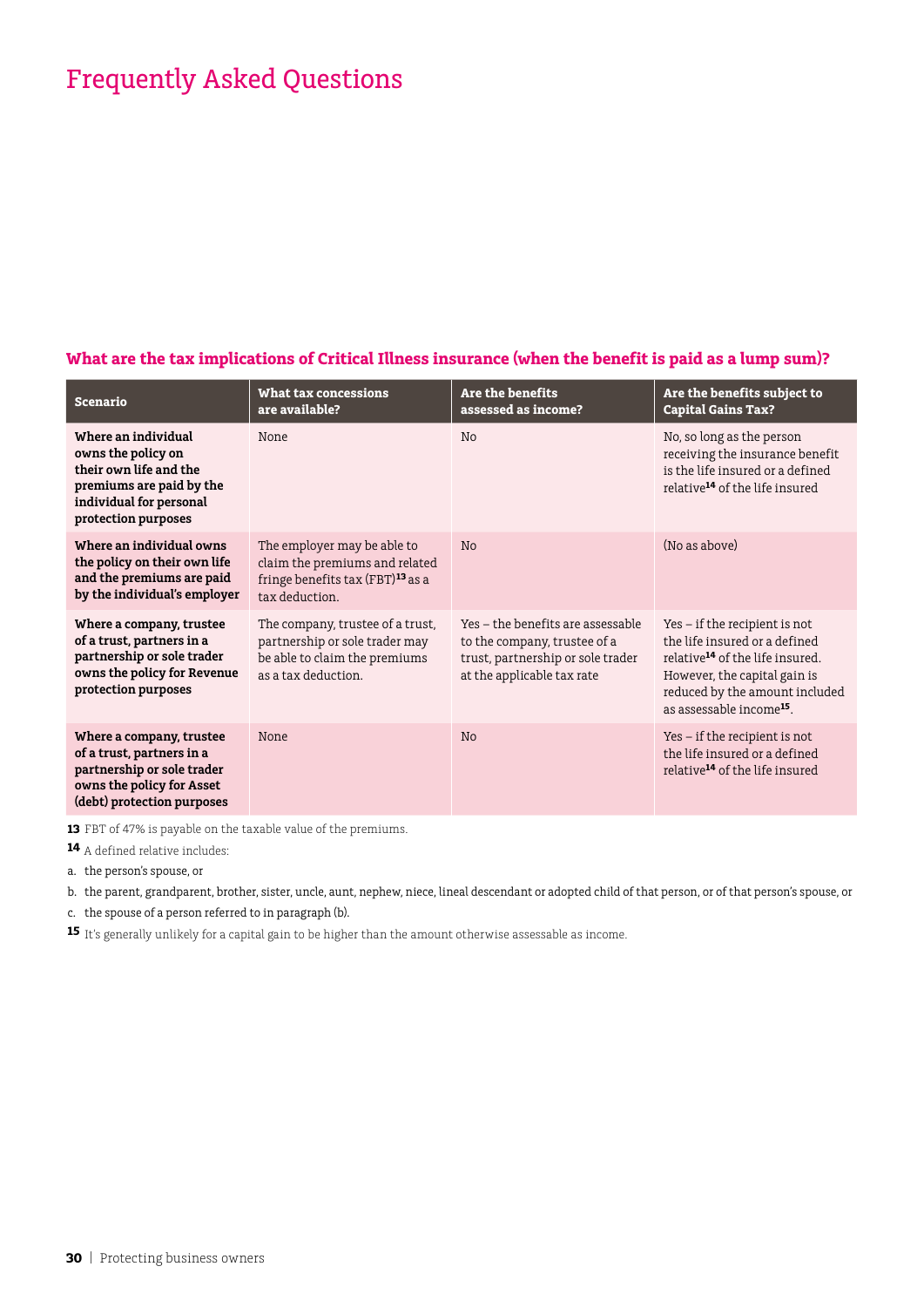#### **What are the tax implications of Income Protection and Business Expenses insurance?**

| <b>Scenario</b>                                                                                                                                   | What tax concessions<br>are available?                                                                                                                                                                                                                                                                                                                                                                                                                         | Are the benefits<br>assessed as income?                | Are the benefits subject<br>to Capital Gains Tax? |
|---------------------------------------------------------------------------------------------------------------------------------------------------|----------------------------------------------------------------------------------------------------------------------------------------------------------------------------------------------------------------------------------------------------------------------------------------------------------------------------------------------------------------------------------------------------------------------------------------------------------------|--------------------------------------------------------|---------------------------------------------------|
| Where an individual<br>owns the policy on<br>their own life and the<br>premiums are paid by the<br>individual for personal<br>protection purposes | The individual may be able<br>to claim the premium as a<br>tax deduction.                                                                                                                                                                                                                                                                                                                                                                                      | Yes - the benefits are assessable<br>to the individual | No                                                |
| Where an individual owns<br>the policy on their own life<br>and the premiums are paid<br>by the individual's employer                             | The employer may be able to<br>claim the premiums and related<br>fringe benefits tax (FBT) <sup>16</sup> as a<br>tax deduction.                                                                                                                                                                                                                                                                                                                                | Yes (as above)                                         | N <sub>o</sub>                                    |
| Where the trustee of a<br>superannuation fund<br>owns a policy on the life<br>of a fund member (Income<br>Protection insurance only)              | The Trustee may be able to claim<br>the premium as a tax deduction.<br>At the fund member level:<br>• Self-employed <sup>17</sup> and other<br>eligible people can claim their<br>personal super contributions<br>as a tax deduction.<br>• Employees can arrange to<br>make pre-tax (salary sacrifice)<br>super contributions.<br><b>Note:</b> These super contributions<br>will count towards the member's<br>concessional contribution cap<br>(see page 32). | Yes (as above)                                         | No                                                |

**16** Fringe Benefits Tax is not payable, as the premiums are 'otherwise deductible' to the employee.

**17** To qualify as self-employed for this purpose, you must earn less than 10% of your assessable income, reportable fringe benefits and reportable employer super contributions from eligible employment.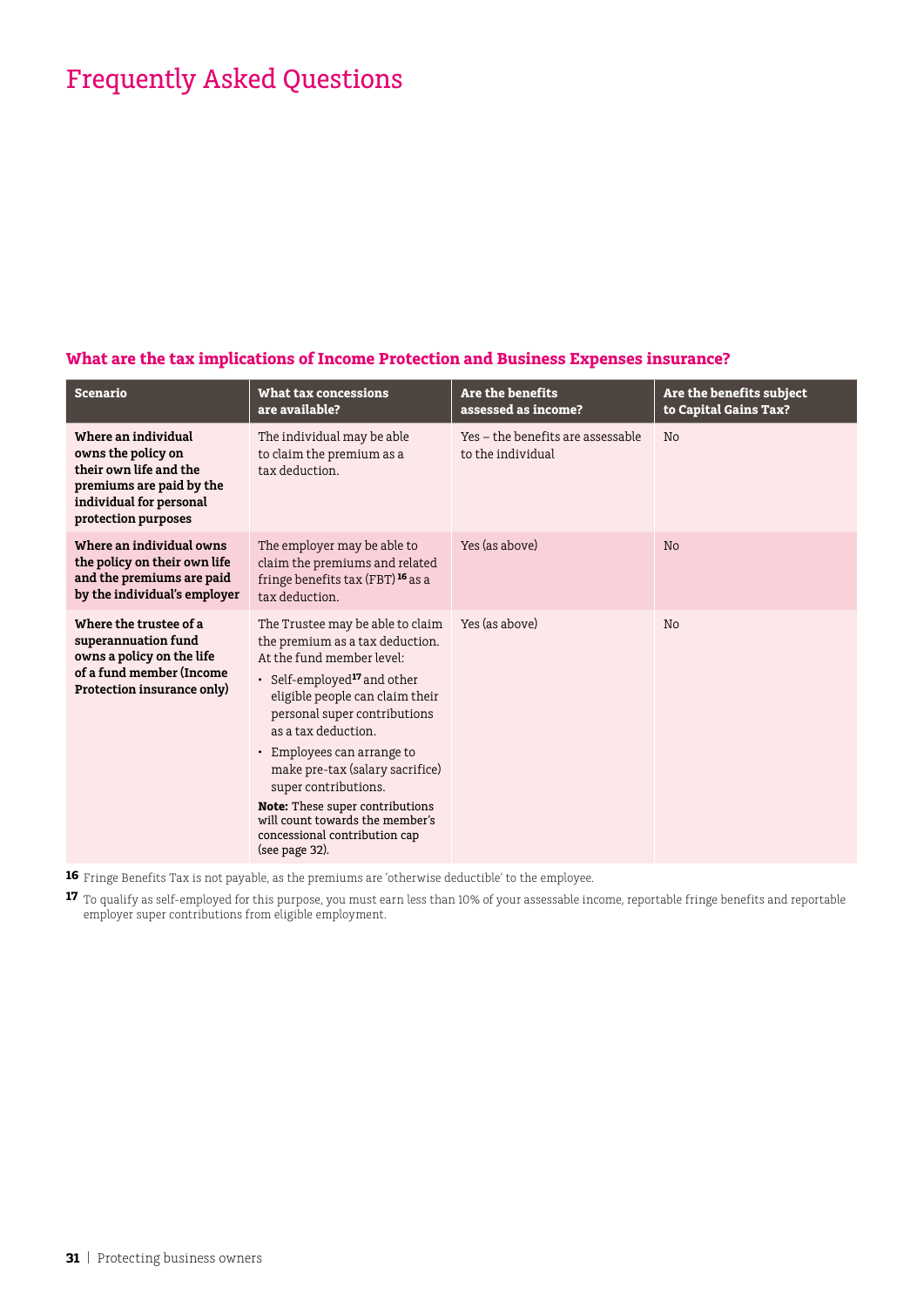## **Glossary**

#### **A**

**Account based pension –** an account in which you can invest your super savings in exchange for a regular and tax-effective income.

**Assessable income –** income (including capital gains) you receive before deductions.

#### **C**

**Capital Gains Tax (CGT) –** a tax on the growth in the value of assets generally assessable when the gain is realised. If the assets have been held for more than one year, the capital gain may receive concessional treatment.

**Complying super fund –** a super fund that qualifies for concessional tax rates. A complying super fund must meet the requirements that are set down by law.

**Concessional contribution cap –**  a cap that applies to certain super contributions. These include, but are not limited to:

- • contributions from an employer (including salary sacrifice)
- • personal contributions claimed as a tax deduction (where eligible)

A contribution cap of \$30,000 (2014/15) applies to those 48 and younger and \$35,000 (2014/15) for those 49 and over as at 30 June 2014. If an individual's contribution exceeds their respective cap the ATO will make a determination on the excess concessional contributions and the amount will be added to individual's assessable income for the same financial year the excess contribution was made.

#### **D**

**Dependant for tax purposes –** those people eligible to receive unlimited tax-free lump sum payments from a super fund in the event of your death. Includes a spouse (legally married or de facto including same sex), a former spouse, children under age 18, a financial dependant and a person in an interdependency relationship with the deceased.

#### **E**

**Eligible employment –** broadly any work that classifies you as an employee for Superannuation Guarantee purposes.

#### **Employment Termination Payment**

**(ETP) –** a payment made by an employer to an employee on termination of employment. Examples can include a redundancy payment exceeding the tax-free amount, accrued sick leave or an ex gratia payment.

#### **F**

**Fringe benefit –** a benefit provided to an employee by an employer in respect of that employment. Super contributions made by an employer are excluded from the definition of 'fringe benefit' and therefore outside the scope of fringe benefits tax.

**Fringe Benefits Tax (FBT) –** a tax payable by your employer on the grossed up value of certain fringe benefits that you receive as an employee. The current rate of tax is 47%.

#### **M**

**Marginal tax rate –** the stepped rate of tax you pay on your taxable income. The table below summarises the tax rates that apply to residents in 2014/15.

| <b>Taxable</b> | Tax payable <sup>1</sup>                                     |
|----------------|--------------------------------------------------------------|
| income range   | in 2014/15                                                   |
| $$0 - $18,200$ | Nil                                                          |
| $$18,201-$     | 19% on amount                                                |
| \$37.000       | over \$18.200                                                |
| $$37.001 -$    | \$3,572 + 32.5% on                                           |
| \$80.000       | amount over \$37.000                                         |
| $$80,001 -$    | $$17.547 + 37\%$ on                                          |
| \$180,000      | amount over \$80,000                                         |
| Over \$180,000 | $$54.547 + 49\%$ <sup>2</sup><br>on amount<br>over \$180.000 |

A Temporary Budget Repair Levy of 2% will be payable on taxable incomes over \$180,000 pa starting 1 July 2014 for the next three financial years.

**Medicare levy –** a levy of 2% that is payable on the whole of your taxable income on top of normal marginal tax rates. In 2014/15, if you earn less than \$20,542 pa (\$34,367 pa combined for couples) you are exempt from the levy.

An additional surcharge of up to 1.5% applies to singles with an income in 2014/15 over \$90,000**<sup>3</sup>**pa (or couples with a combined income of \$180,000**<sup>3</sup>**pa) who don't have private health insurance. If applicable, this Medicare levy surcharge will be payable on top of the base Medicare levy of 2%.

- **1** Excludes Medicare levy.
- **2** Includes the Temporary Budget Repair Levy.
- **3** For the financial year 2014/15.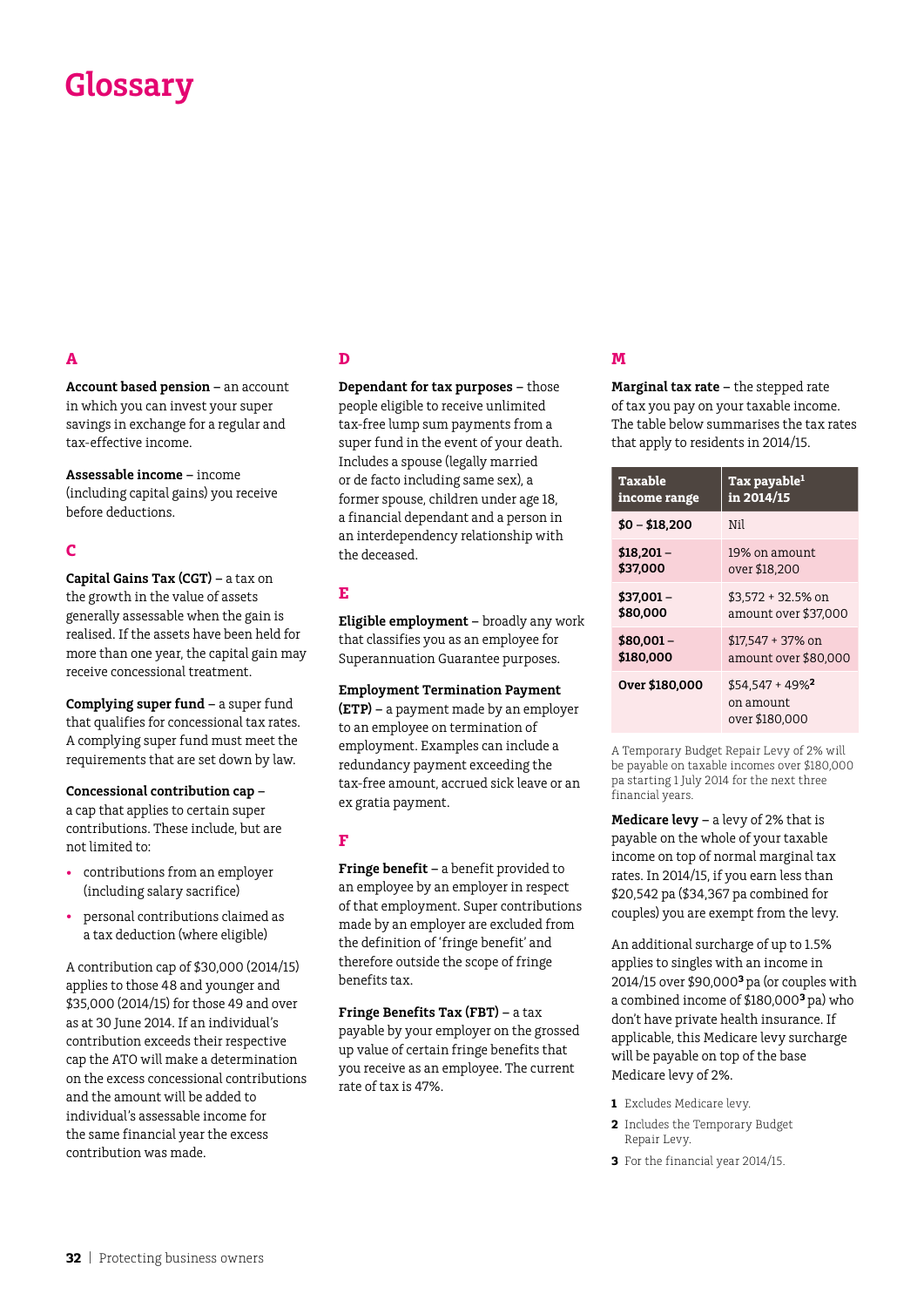### Glossary

#### **P**

**Pension offset –** a tax offset of 15% on the taxable income payments received from an income stream investment purchased with superannuation money between the ages of 55 and 59. The offset is also available before age 55 on death and disability benefits paid as an income stream.

Personal after-tax super contribution – a super contribution made by you from your after-tax pay or savings.

#### **R**

**Reportable employer super contributions –** certain super contributions (including salary sacrifice) that must be identified by an employer and included on an employee's Payment Summary.

**Restrictions on non-death benefits from superannuation –** Government regulations restricting payments from super funds apply to all non-death benefits paid under the policy. This means the trustee may not pass benefits to you until they have satisfactory proof that you will never be able to work again in any occupation you are reasonably suited to by education, experience or training, or until you satisfy one of the other conditions of release prescribed by law.

If you do not satisfy a condition of release, the trustee of the super fund must preserve the benefit in the fund until they are allowed to release it. Should this situation arise, the trustee of the super fund will write to you, explaining your options in relation to the preserved benefit.

Examples of some conditions of release are as follows:

- you have reached your preservation age (between 55 and 60, depending on your date of birth) and have permanently retired from the workforce
- you stop working for your last employer on or after reaching age 60, or
- • you turn 65.

Where you are entitled to receive a non-death benefit, the trustee of the super fund will pay the benefit to you. Alternatively, you may ask for the benefit to be transferred to a roll-over facility of your choice.

#### **S**

**Salary sacrifice –** an arrangement made with an employer where you forgo part of your pre-tax salary in exchange for receiving certain benefits (eg superannuation contributions).

**Self-employed –** to qualify as self-employed, you need to receive less than 10% of your assessable income, reportable fringe benefits and reportable employer super contributions from eligible employment.

#### **Superannuation Guarantee (SG)**

**contributions –** the minimum amount of super contributions an employer is required to make on behalf of eligible employees is 9.5% (2014/15) of ordinary times earning up to the maximum super contribution base limit of \$49,430 (2014/15) per quarter.

#### **T**

**Taxable component –** the remainder of a superannuation benefit after allowing for the tax free component. The amount of tax payable on the taxable component may depend on the age of the recipient, the dependency status of the beneficiary (death benefits only) and the size of the benefit.

**Taxable income –** income (including capital gains) you receive after allowing for tax deductions.

**Tax deduction –** an amount that is deducted from your assessable income before tax is calculated.

**Tax free component –** that part of a superannuation benefit that is received tax-free.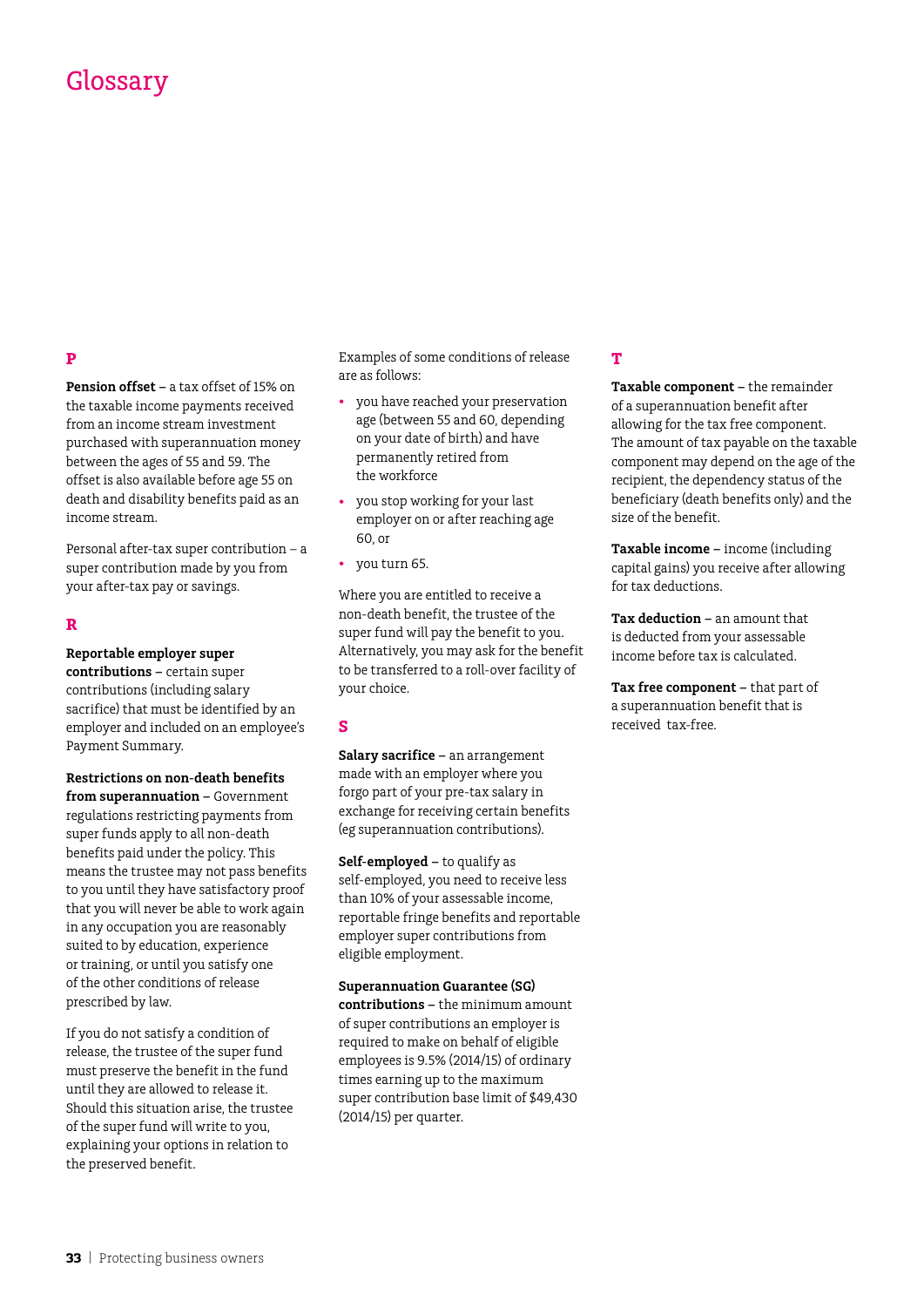## **Your notes**

| — |
|---|
|   |
| - |
| - |
|   |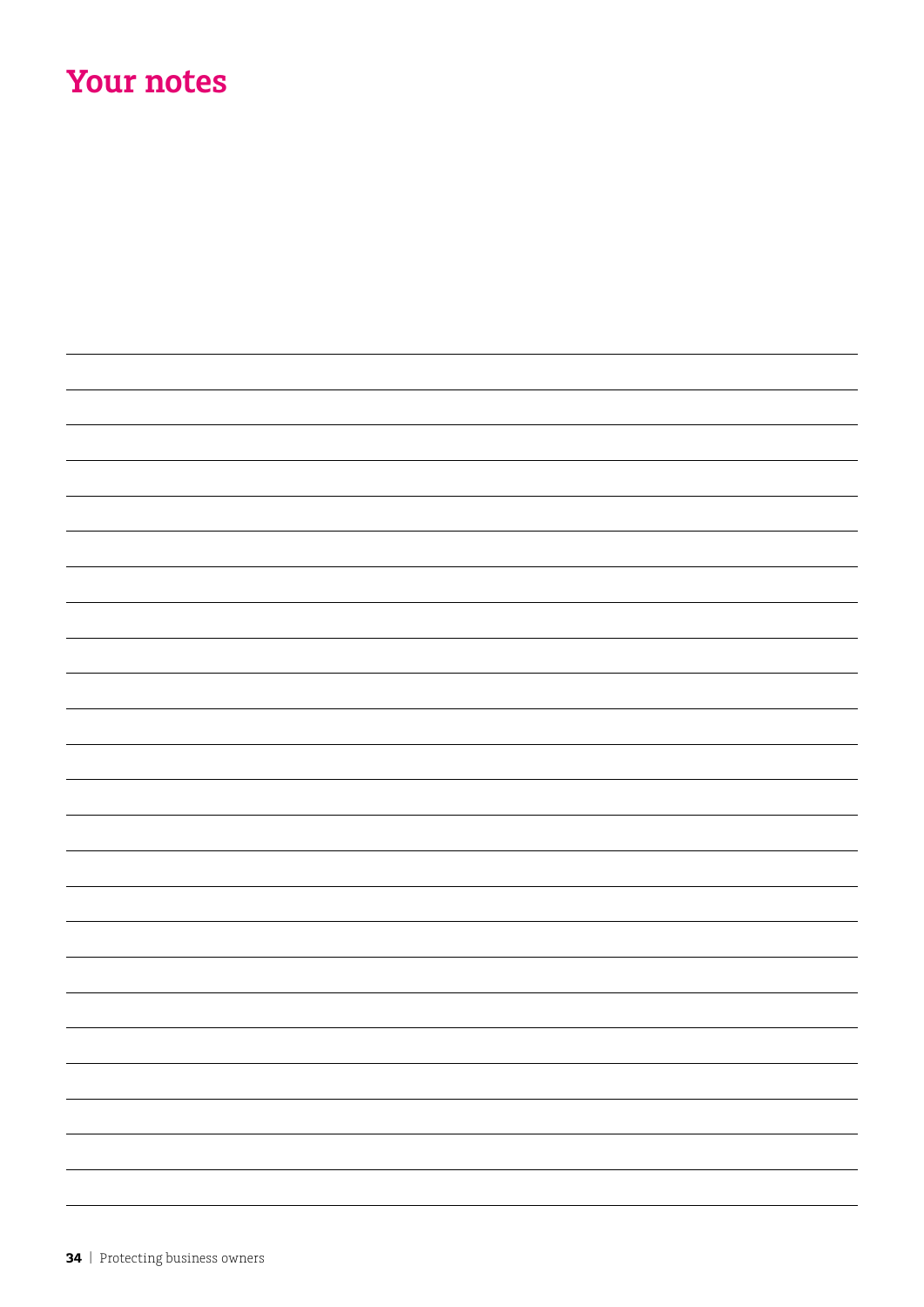# **MLC has a range of other smart strategy guides**

Ask your financial adviser for more details.



**Protecting you and your family**



**Maximising retirement income**



**Using debt effectively**



**Make your super count**



**Running your own super fund**